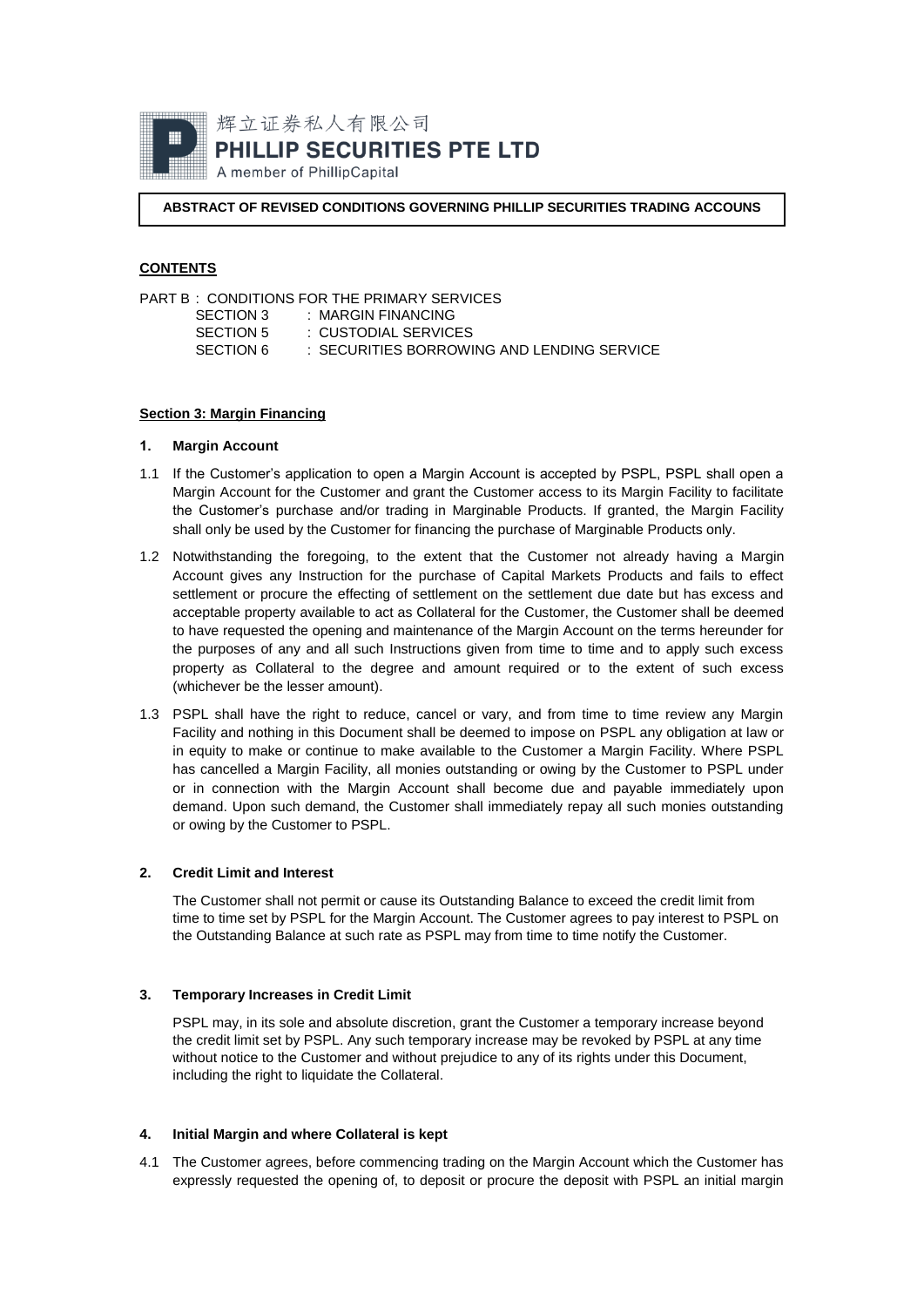or collateral comprising of cash or cash equivalent (collectively **"Cash Collateral"**) or Marginable Products over which a collateral interest by way of charge with ancillary title transfer rights as noted below shall be vested in PSPL or both, in such amount as PSPL may require.

- 4.2 All Collateral (not the subject of a title transfer in favour of PSPL or a third party through PSPL or pending the exercise of PSPL's ancillary title transfer rights to the same) shall be kept in the Customer's account maintained with PSPL or in such sub-account as may be maintained by PSPL with its Nominee(s) together with a credit for Collateral title transferred in favour of PSPL or to a third party through PSPL (and for which PSPL owes a duty to return by way of an unsecured debt) by way of unsecured receivables due from PSPL.
- 4.3 Nothing in this Section 3 shall have the effect of constituting PSPL as a fiduciary of the Customer or otherwise with respect to the Marginable Products deposited or purchased in the Margin Account, any relationship of a trustee and beneficiary between PSPL and the Customer, or any further relationship other than as expressly contemplated in this Section 3.
- 4.4 Where the Margin Account is opened as a consequence of a deemed request of the Customer (pursuant to Clause [1.2](#page-0-0) above), PSPL shall procure margin or collateral from the Customer as described in Clause [4.1](#page-0-1) above. Any and all cash provided by the Customer whether for margin or as payment for margin trading shall to the extent possible be applied towards payment for margin trading as and when such trading arises and payment with respect thereto becomes due and thus to the extent that such payment reduces both the Cash Collateral return obligation and the payment obligation of the Customer correspondingly.

## **5. Maintenance Margin**

The Customer shall maintain such margin or collateral with PSPL which is between the Outstanding Balance and the current value of the Collateral in compliance with such maintenance level requirements as may be prescribed by PSPL in accordance with such terms and conditions relating to Marginable Products as imposed by PSPL from time to time and as notified to the Customer. For the avoidance of doubt, for the purposes of calculating the value of the Collateral, the value of Collateral title transferred in favour of PSPL or to a third party through PSPL (and for which PSPL owes a duty to return by way of an unsecured debt) shall be included in such calculation to the extent of the collateral provided or procured to be provided by PSPL in favour of the Customer as security for such debt obligation comprises cash, cash equivalent or Marginable Products which the Customer shall be deemed to have onward provided to PSPL as Collateral (collectively **"Substitute Collateral"**).

# **6. Additional Margin/Alternative Source of Margin/Cumulative Margin and Collateral posting and Default Consequences**

- 6.1 PSPL may require additional margin to be deposited immediately or within a very short period of time which may be less than twenty-four (24) hours as and when it deems fit (by any method of communication allowed under this Document) (a **"Margin Call"**) (including where the purchased or deposited Marginable Products carried in the Margin Account are subject to unusually rapid or volatile fluctuations in value, or are deemed not able to be liquidated promptly, or where such purchased or deposited Marginable Products do not have an active market, or upon immediate suspension of a counter from trading on the SGX-ST or any other exchanges or markets).
- 6.2 The Customer shall promptly comply with the requirements of the Margin Call, including providing additional margin, and hereby waives any right to object on the grounds that the Margin Call is unreasonable. Without prejudice to the Customer's obligation to pay margin immediately when the same becomes due, the Customer must notify PSPL immediately if the Customer cannot, or believes it would not be able to, meet a Margin Call when due.
- 6.3 If PSPL has notified the Customer and provided a specific date or time by which the Customer is required to meet a Margin Call, PSPL can still take necessary steps to protect its financial interests before such specified date, including exercising any of PSPL's rights under this Section 3, before the Customer has been furnished with the Margin Call or before the time given for meeting the Margin Call has elapsed.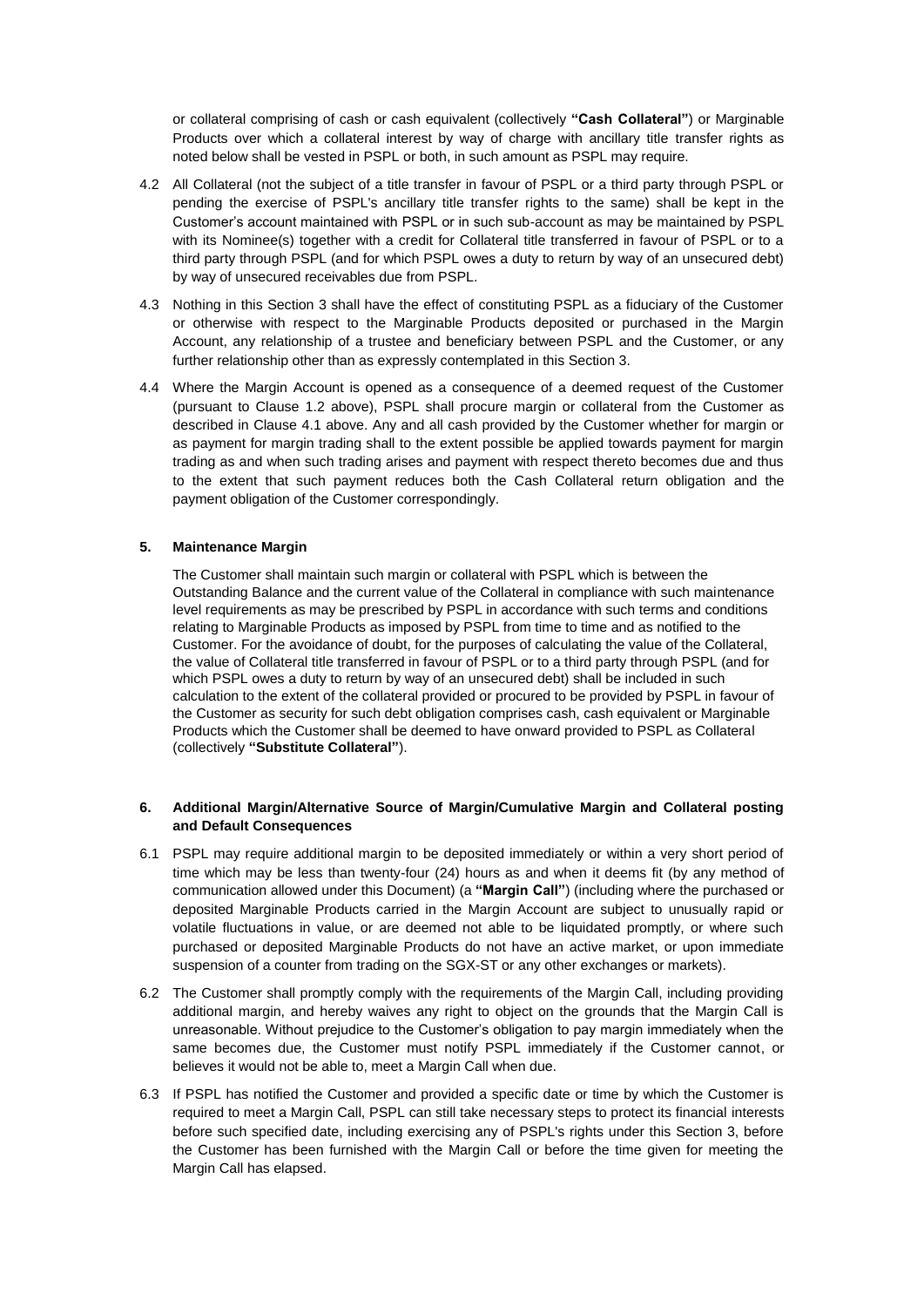- 6.4 The Customer shall not have a right to an extension of time with regard to Margin Calls. If PSPL grants any such extension of time for Margin Calls in its discretion, then unless PSPL expressly states in writing that such extension of time is intended to override or prevail over PSPL's rights under this Section 3, such extension of time shall be deemed to have been granted subject always to PSPL's rights under this Section 3.
- 6.5 The Customer also acknowledges that PSPL is permitted (but not obliged) to treat as margin or collateral (whether initial margin or maintenance margin) Excess Collateral of the Customer (including Substitute Collateral with respect to unsecured receivables and Marginable Products return obligations of PSPL due to the Customer as a result of a title transfer collateral having been provided to PSPL). For the purposes of the preceding, "Excess Collateral" shall refer to such Collateral of the Customer provided as collateral for obligations of the Customer otherwise than referable to margin trading so as to effectively determine whether the Customer satisfies its collateral or margin provision requirements for margin trading cumulatively with its collateral or margin provision requirements otherwise to PSPL. Insofar as such Excess Collateral comprises cash, cash equivalent or cash receivables due to the Customer, they may be applied by way of payment for Marginable Products purchased by the Customer and effectively reduce pro tanto or in toto (as the case may be) the amount of financing required by the Customer and correspondingly the amount of cash or cash equivalent PSPL is otherwise obliged to return to the Customer.
- 6.6 In the event that Excess Collateral is so treated, the Customer acknowledges that the collateral requirements otherwise than for margin trading shall be cumulated with the margin provision and maintenance requirements of the Customer and cumulatively calculated and complied with. In the event that the Customer is unable to satisfy in whole such cumulative requirements, the Customer shall be deemed to be in default of all the Customer's collateral and margin provision and maintenance requirements.

## <span id="page-2-0"></span>**7. Forced Liquidation / Use of Collateral**

- 7.1 Without prejudice and in addition to all other rights of PSPL under this Document, PSPL shall have the discretion to at any time apply (whether by selling or disposing or otherwise) any or all Collateral (including for the avoidance of doubt the Marginable Products in the Margin Account, any Cash Collateral or cash provided as payment for margin trading and other Capital Markets Products of the Customer) in any manner which PSPL may decide in its sole and absolute discretion, including towards the payment of any amounts due and payable by the Customer to PSPL under any Account or towards meeting any of the Customer's obligations and liabilities to PSPL (including the obligation to comply with any margin requirements and the obligation to provide additional margin such as causing the Margin Account to meet with the margin and credit balance requirements under this Document), whether or not any time which has been allowed for the Customer to provide any additional margin or take any other action has elapsed. Any such sale or disposal may be made at PSPL's discretion on any exchange or other market where such business is usually transacted or at a public auction or private sale or PSPL may be the purchaser for its own account.
- 7.2 The Customer further acknowledges and agrees that:
	- (a) as a general rule Collateral of the Customer in the possession or control of PSPL (whether held in a trust account or subject to a trust in favour of the Customer or held with a clearing house or a member of a futures exchange or a member of an overseas futures exchange or otherwise) will be held commingled with Collateral of other customers of PSPL (where applicable in a trust account in accordance with the provisions of the SFA);
	- (b) one result of the preceding is that it would be administratively difficult and as a matter of economic costs counter-productive to attempt to allocate the respective interest entitlement (if the trust account is interest bearing) on an individual basis. This is primarily because of the constant fluctuations in the value of the commingled Collateral in such trust account;
	- (c) it is a condition for PSPL accepting the Customer as a customer that the Customer agrees therefore to waive and relinquish in favour of PSPL any and all rights and entitlements to interest and investment earnings accruing to the Customer's share of Collateral, whether held in such trust account or subject to a trust in favour of the Customer or held with any clearing house as collateral for any applicable Transaction in respect of the Customer (such portion of Collateral held with any clearing house referred to herein as **"Clearing House Collateral"**);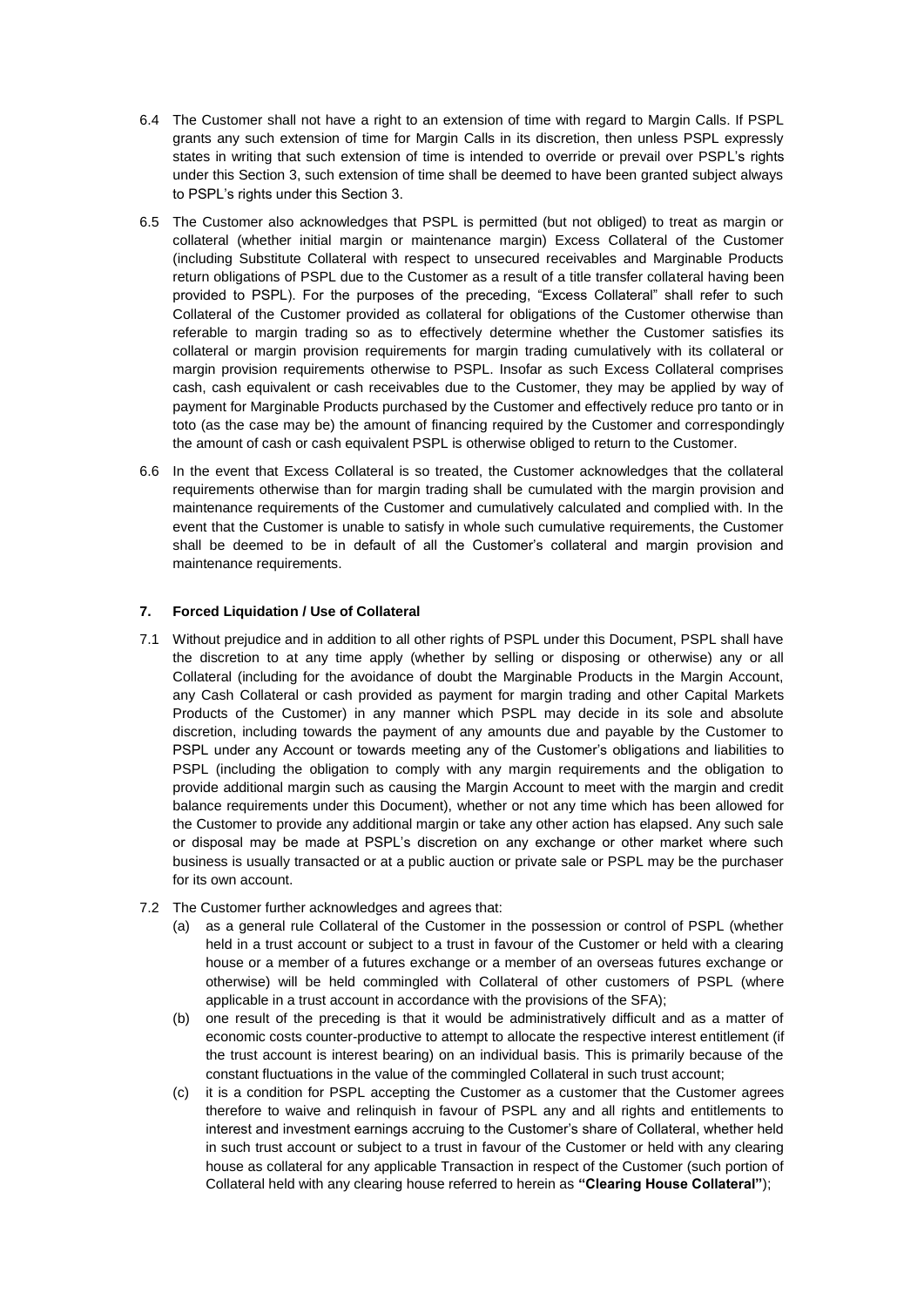- (d) at no time shall PSPL be held liable or responsible in any way for any Loss suffered or incurred by the Customer as a result of any investment of Clearing House Collateral by any clearing house;
- (e) the deposit or provision of any Clearing House Collateral in any clearing house shall be subject to:
	- (i) the clearing rules of such clearing house;
	- (ii) any security deed or document which such clearing house may require its clearing members to enter into to govern the provision of Clearing House Collateral (which form may be prescribed and amended or supplemented from time to time by such clearing house); and
	- (iii) any applicable law or regulation (including the SFA);
- (f) the Customer by applying to open an Account with PSPL and being a customer of PSPL and/or accessing or using any of PSPL's Primary Services shall therefore be deemed to agree to (and PSPL will and does materially rely on the effectiveness of) such waiver and relinquishment as set out in Clause 3 of Part A; and
- (g) PSPL may however pay from time to time such portion of any actual interest and investment earnings it may receive with respect to such Collateral as it deems appropriate.

## **8. Withdrawal of Collateral**

The Customer acknowledges and agrees that the Collateral in the Margin Account (or where relevant fungible equivalent of the same) may only be withdrawn by the Customer if the Customer gives not less than two (2) days' notice of such withdrawal to PSPL and only if the Customer continues to comply with any and all margin requirements imposed by PSPL after such withdrawal. Withdrawal of cash balances or cash amounts representing excess over margin shall be subject to the approval of PSPL and PSPL may refuse to approve any such withdrawal in order to preserve the Customer's margin at such levels as PSPL deems fit (whether or not in excess of regulatory requirements).

### <span id="page-3-0"></span>**9. Security**

- 9.1 As a continuing security for the Outstanding Balance and all other obligations and liabilities owing to PSPL under, or in connection with the Account (collectively the **"Secured Obligations"**), the Customer hereby assigns all the Collateral to PSPL by way of security/collateral coupled with such title transfer rights as may be provided for below in Clause [12](#page-5-0) to enable PSPL to borrow, on-lend, or deliver the same to third parties in discharge of delivery obligations of such Marginable Products to such third parties. Without prejudice to the generality of the foregoing and (i) insofar as the Collateral comprises Marginable Products, the Customer hereby charges the Collateral, with full title guarantee and by way of first fixed charge all the Customer's rights, benefits, title, interest and entitlements in or to or arising from:
	- (a) all Marginable Products (including both scrip and Book-Entry Securities) comprising Collateral both present and future together with any substituted and/or additional Marginable Products which the Customer may now or hereafter hold or beneficially own, and which are or are given over to the possession and control of PSPL;
	- (b) all dividends, interest and other monies payable in respect of the said Marginable Products in sub-Clause (a) above and all other rights, benefits and proceeds in respect of or derived from the same (whether by way of redemption, bonus, preference, option, substitution, conversion or otherwise) (the **"Related Assets"**); and
	- (c) all actions, claims and rights against the CDP, any relevant depository agent, settlement system or clearing house or member of the CDP or any other person in connection with such Charged Marginable Products (as hereafter defined),

and in each case whether or not the same is constituted, evidenced or represented by scrips, certificates or other documents evidencing title thereof for which are now or hereafter deposited with or delivered to or transferred to or lodged with or registered or held by PSPL or its Nominees (whether in the name of or held in the account of or to the order of or under the control and direction of PSPL or its Nominees) or in PSPL's possession or custody or the custody or the possession of its Nominees or transferred to or lodged with PSPL or its Nominees by the Customer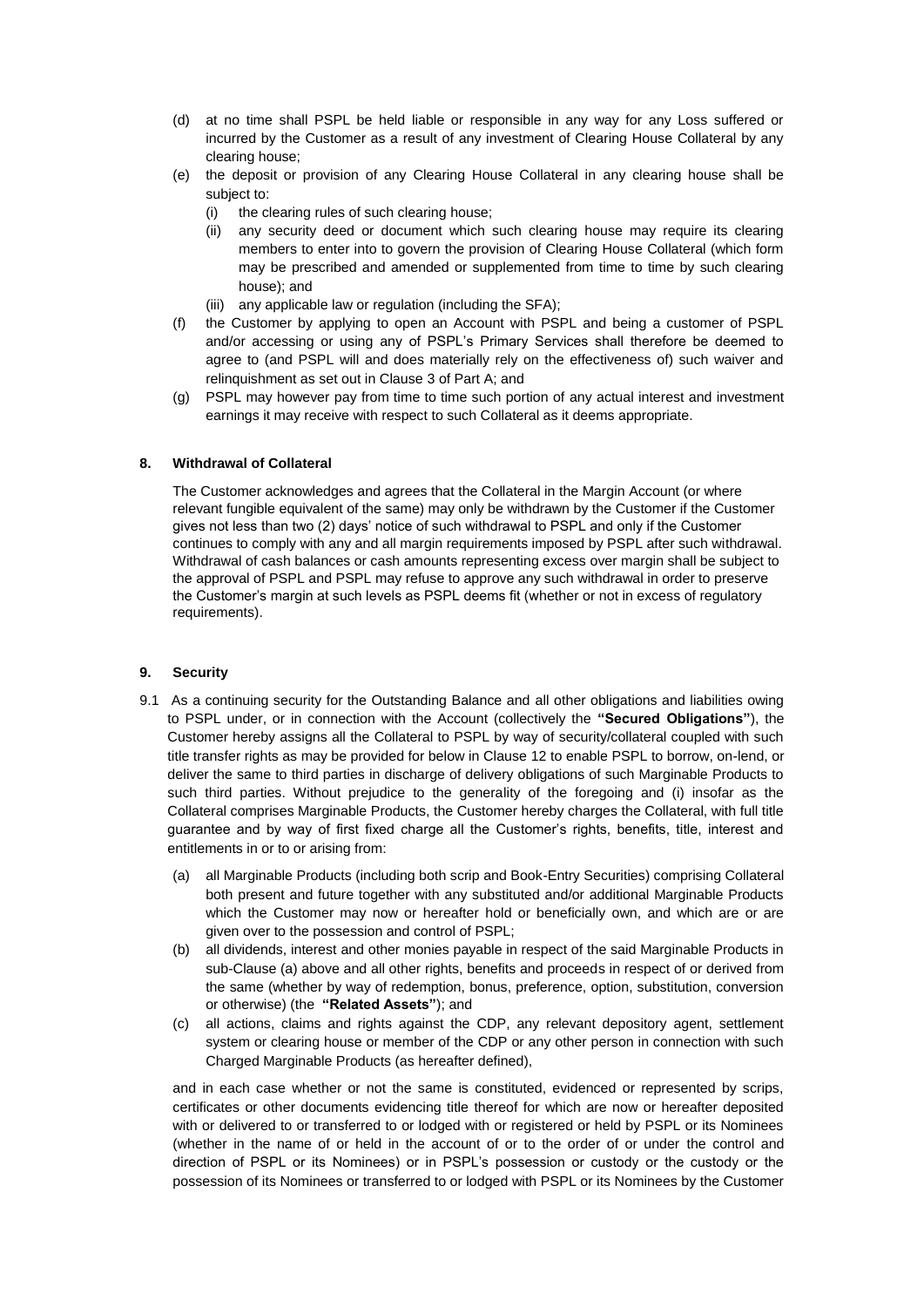or by others in the Customer's name(s) or for the Customer's account or sub-account or at the Customer's request or with the Customer's consent, whether for safe custody, security, collection or for any specific purpose or generally (hereinafter collectively and individually called the **"Charged Marginable Products"**), in favour of PSPL for the payment and discharge of all of the Secured Obligations; and (ii) insofar as the Collateral comprises cash or cash equivalent, the Customer agrees that all right, title and interest in and to any Cash Collateral which is transferred or given over to PSPL shall vest in PSPL free and clear of any liens, claims, charges or encumbrances or any other interest of the Customer or of any third person; and nothing in these terms is intended to create or does create in favour of PSPL an interest only by way of any mortgage, charge, lien, encumbrance or other security interest in any Cash Collateral.

- 9.2 The Customer hereby covenants with PSPL to discharge the Secured Obligations and to perform, observe and comply with all the undertakings, covenants, stipulations, terms and conditions under this Document and the Application Form. In respect of Charged Marginable Products which are Book-Entry Securities, the security interest created hereunder shall be created and/or perfected (as the case may be), in accordance with the provisions of this Clause and the other relevant provisions of this Document.
- 9.3 The Customer shall (unless otherwise directed by PSPL from time to time) forthwith authorise and procure the transfer of the Charged Marginable Products which are Book-Entry Securities or which are held by the Customer or the Customer's depository agent (or such part thereof as shall be required by PSPL) from any of the Customer's Account(s) to PSPL's Account with the CDP or PSPL's sub-account(s) with its depository agent or any account of PSPL's Nominees as PSPL may direct.
- 9.4 PSPL, whether acting by itself or through its Nominee, may in PSPL's sole and absolute discretion from time to time, require the Customer to execute or authorise and procure the due execution and registration, in favour of PSPL and/or its Nominees, the instrument(s) of assignment and/or instrument(s) of charge or any other prescribed form of transfer, request or application for transferring or creating security interest over the Charged Marginable Products or any interest therein in favour of PSPL or its Nominees which are or are capable of being converted into Book-Entry Securities and the Customer shall forthwith execute such instrument(s) or form(s) as PSPL and/or its Nominees may direct.
- 9.5 Without prejudice to the foregoing, where the Charged Marginable Products which are Book-Entry Securities over which a security interest hereunder is to be created remains in an account or subaccount of the Customer with a depository agent, who is also PSPL or the depository agent of PSPL, such depository agent is irrevocably authorised as agent of the Customer to execute any and all forms, notices, instruments, transfers, authorisations, agreements or documents as PSPL may from time to time require or deem necessary or desirable to effect or perfect the creation in favour of PSPL of a security interest over the Charged Marginable Products, as directed by PSPL from time to time at PSPL's discretion and the Customer hereby ratifies and confirms and undertakes at all times to allow, ratify and confirm all and whatsoever such agent shall do or cause to be done in respect of any and all such forms as instructed by PSPL and that the Customer's agent shall be indemnified by the Customer against all costs, charges, expenses and Loss which it may incur in so doing.
- 9.6 PSPL and/or its Nominees shall have the sole and absolute discretion to determine from time to time, whether or not to register the Charged Marginable Products (whether or not they are Book-Entry Securities) or any part thereof in PSPL's name and/or the name of its Nominees including (without prejudice to the generality of the foregoing) the power to deliver and deposit with and/or withdraw and/or transfer from the CDP the Charged Marginable Products or any part thereof.
- 9.7 If at any time there are Related Assets, which have been charged or assigned to PSPL hereunder, the Customer undertakes, as and when required by PSPL, to further execute forthwith such documents and to give such Instructions as to effect the creation, in favour and at the option and discretion of PSPL, of a security interest by way of mortgage, assignment, charge, pledge, encumbrance, lien or other security interest on such Related Assets.
- 9.8 Without prejudice to the generality of any provisions of this Document, the Application Form or any other agreement or any other powers granted by the Customer to PSPL, as security for the discharge of the Secured Obligations, the Customer hereby covenants that it will forthwith on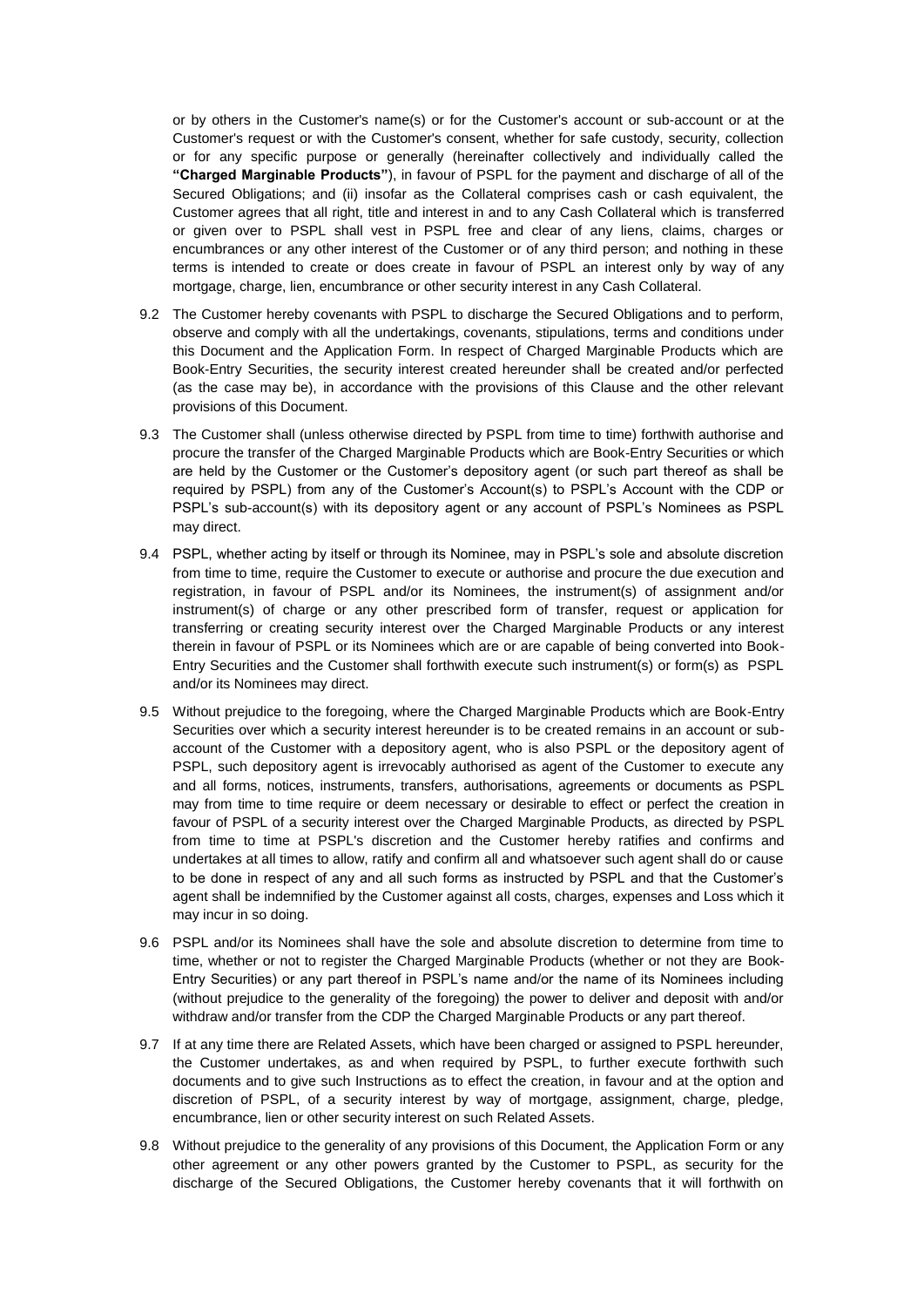request by PSPL and/or its Nominees and for that purpose PSPL through any of its authorised officers is irrevocably authorised as agent of the Customer to execute any and all forms, notices, instruments, transfers, authorisations, agreements or documents as PSPL may from time to time require or deem necessary or desirable to open, operate, keep and maintain in relation to the Charged Marginable Products one or more sub-account(s) with PSPL (if an authorised depository agent) or the depository agent with whom PSPL also maintains a sub-account for the purposes of this charge in relation to the Charged Marginable Products, and do all such things in connection with such account(s) and/or sub-account(s) as PSPL and/or its Nominees shall think fit (including giving instructions to the CDP, the relevant depository agent and/or its nominees in relation to the Charged Marginable Products for transfer of the Charged Marginable Products from the Customer's Account(s) to a sub-account or sub-accounts) with PSPL or the depository agent with whom PSPL also maintains a sub-account for the purposes of this charge for purpose of securing the discharge of the Secured Obligations and/or perfecting the title or security interest of PSPL to the Charged Marginable Products and the Customer hereby ratifies and confirms and undertakes at all times to allow, ratify and confirm all and whatsoever PSPL as the Customer's agent shall do or cause to be done in respect of any and all such forms as instructed by PSPL and that the Customer's agent shall be indemnified by the Customer against all costs, charges, expenses and Loss which it may incur in so doing.

### <span id="page-5-1"></span>**10. Enforcement of Security**

The Customer agrees that section 21 of the Conveyancing and Law of Property Act (Chapter 61 of Singapore) (**"CLPA"**) shall not apply to the security created under Clause [9](#page-3-0) above and that PSPL may exercise the power of sale conferred on mortgagees by the CLPA (as varied and extended by these Clauses) free from the restrictions imposed by section 25 of the CLPA. The security shall become immediately enforceable and the power of sale and other powers conferred by section 24 of the CLPA (as varied and extended by these Clauses) shall be immediately exercisable at any time after the Customer shall have failed to pay or satisfy when due and in the manner provided or on demand any part of the Outstanding Balance and at any time the Customer is in breach of any of the terms and conditions under this Document and the Application Form.

## <span id="page-5-2"></span>**11. Further Assurance**

The Customer shall, when required by PSPL, execute (a) such further legal or other charges or assignments in favour of PSPL, as it shall from time to time require, and on such terms as PSPL may decide, over any, some or all of the Collateral and all rights relating thereto both present and future; and, (b) other transfers or documents which PSPL may from time to time require for perfecting its title to the same or enabling it to vest the same in itself or its Nominees or in any purchaser, including any forms used in relation to any Book-Entry Securities for the creation of any form of statutory security interests.

### <span id="page-5-0"></span>**12. Borrowing, On-Lending and Creation of Further Security and Use Rights**

- 12.1 Notwithstanding any provision to the contrary in this Document or the terms expressly appearing on PSPL's Application Form as may be revised from time to time or the terms of any collateral or charge documentation with respect to the Customer's Capital Markets Products and other property (collectively the **"Terms"**) but subject to Claus[e 7](#page-2-0) above, the Customer agrees that with respect to ALL the Customer's Capital Markets Products and other property that now or in the future is in PSPL's possession and/or control (whether being Collateral or otherwise posted as collateral to PSPL or otherwise) PSPL may:
	- (a) on a title transfer basis borrow for itself and, where Regulation 45 of the SFR so obliges PSPL, as principal in return either for PSPL providing such collateral or on-holding (as between the Customer and PSPL) for the duration of such borrowing any collateral PSPL may receive from PSPL's borrower(s) (and which PSPL will ensure in either case will be of such amount as is required of PSPL to provide under Regulation 45 of the SFR as may be applicable) for the Customer's benefit as security (whether singly or collectively with other customers of PSPL) for the return of the borrowed Capital Markets Products. The borrowing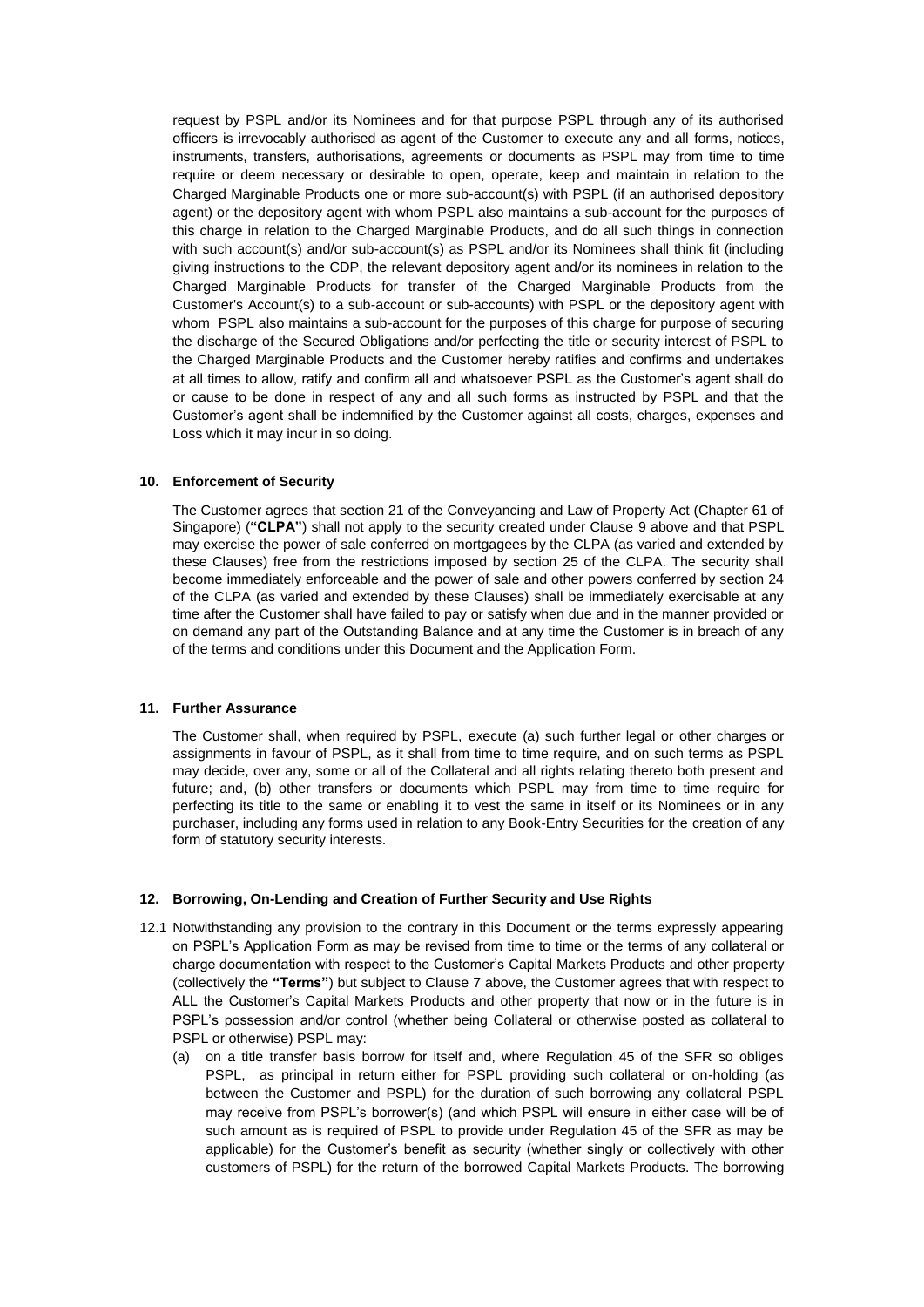of Capital Markets Products from the Customer by PSPL will be governed by Section 6 of Part B;

- (b) create, to the maximum extent permitted by Applicable Laws, over the said Securities and other property any encumbrance in favour of a third party by way of security, re-security, charge, re-charge, pledge, re-pledge, hypothecation, re-hypothecation or otherwise to secure PSPL's obligations to a third party account (if mortgaged, pledged or hypothecated otherwise than on a pool basis and otherwise for an amount that does not exceed the aggregate amounts owed by all customers collectively in the pool to PSPL); and/or
- (c) to the maximum extent permitted by Applicable Laws assign, invest, use or otherwise dispose of the said Capital Markets Products and other property for PSPL's own benefit either separately or together with identical property provided by other customers or parties.
- 12.2 For the avoidance of doubt, PSPL reiterates that PSPL shall not be obliged with respect to any of the Customer's Capital Markets Products or other property (and in particular any Collateral) to retain the same in its possession or control (being entitled to treat all of the same as fungibles) or to retain for the duration of the Customer's account with PSPL like Capital Markets Products or other property of equivalent amount. PSPL's only obligation is, subject to the Customer having discharged all the Customer's existing obligations and properly terminated the Customer's Margin Account with PSPL and subject otherwise to PSPL's rights under this Document (including any right of interim liquidation or sale of the Customer's Capital Markets Products and other property) as the Customer may be entitled to demand of PSPL, to return to the Customer like Capital Markets Products and other property (as relevant) of equivalent amount.
- 12.3 The Customer also agrees that notwithstanding any contrary provision elsewhere in the Terms that in the event of the Customer's insolvency:

(a) PSPL has the right at PSPL's option to convert any obligation PSPL may otherwise have to return the Customer Capital Markets Products and/or other property (other than cash) (where the same is not secured by any Substitute Collateral) into an obligation instead to pay the aggregate market value for the same; and

(b) subject such converted payment obligation to PSPL's general right of set-off (in addition to any other rights of set-off and/or consolidation of accounts or obligations PSPL may have at law or in contract).

### **13. Set–off rights**

Without prejudice to any other right which PSPL may have whether under law by other terms in the Document (in particular Clause 21 of Part A thereof) or otherwise, PSPL is expressly conferred by the Customer a right to effect a set-off against the Customer's obligations to PSPL whether referable to the Customer's Margin Account or cash account any money or credit balance in any account with PSPL or maintained by PSPL for the Customer's benefit (including the trust account PSPL is obliged to maintain for the Customer pursuant to PSPL's obligations under the SFA and the SFR and including such money sum as PSPL may otherwise be obliged to pay to the Customer as a consequent of exercising PSPL's right of conversion under Clause 11 of Part A, effecting as PSPL deems necessary or appropriate any currency conversion.

## **14. Waiver of lnterest**

The Customer acknowledges and agrees that the provisions of Clause 3 of Part A shall *mutatis mutandis* apply to with respect to interest that may be earned by such credit balances as may be held in the Margin Account (which are not utilised for the payment of shares) as if the same were Excess Funds for the purposes of this Clause.

## **15. Fees**

The Customer shall also pay such administrative or other fees as are charged by PSPL for administering the interest on the Margin Account. The Customer hereby authorises PSPL to deduct from the Margin Account such sums as may be required for and in payment of such fees.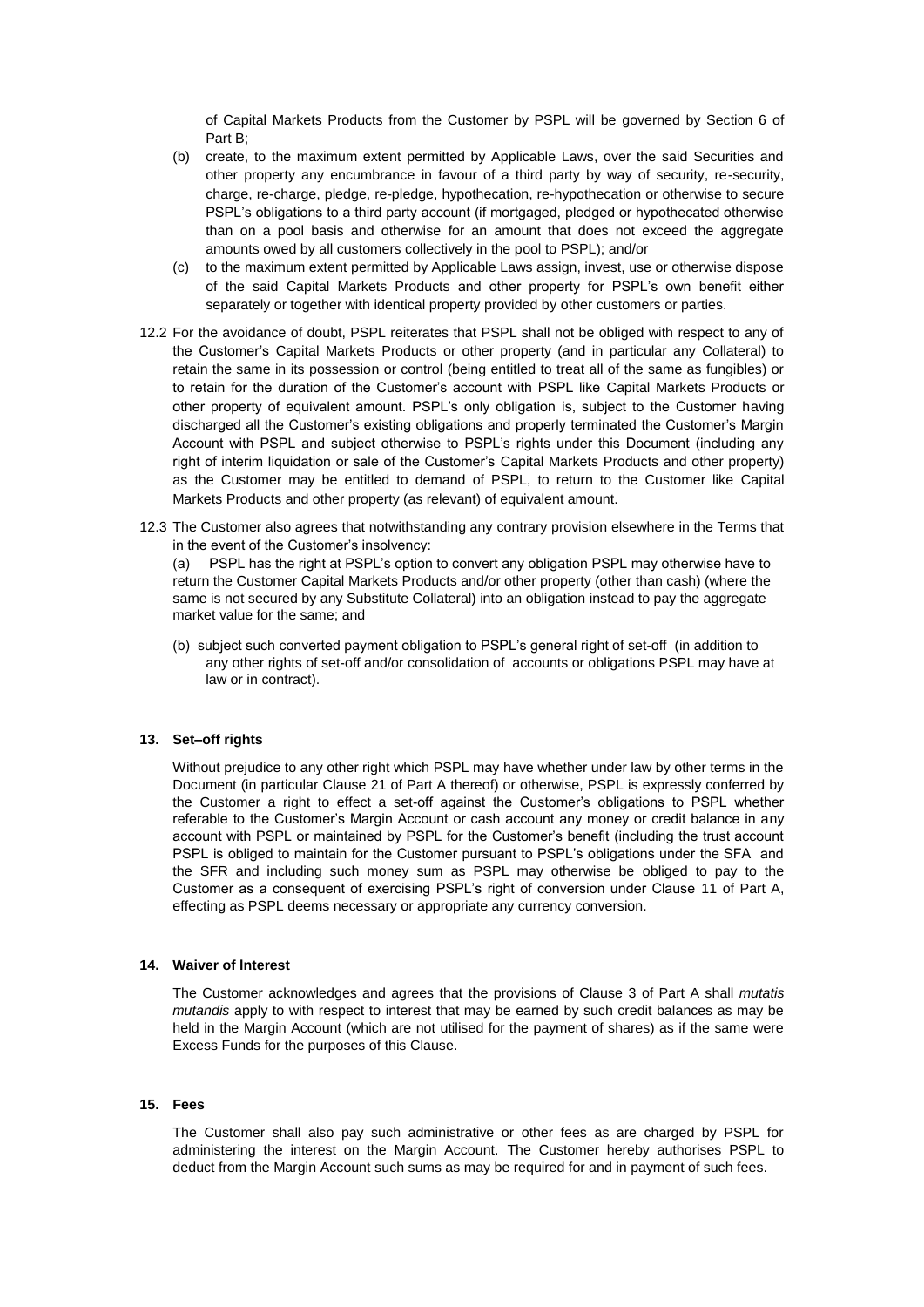## **Section 5: Custodial Services**

### **Definitions**

In this Section 5, unless the context otherwise requires, the following words and expressions shall bear the following meanings:

*"Bonus Related Assets"* shall have the meaning given to it in Clause [5.2,](#page-10-0) Section 5 of Part B;

*"Custodial Services"* shall have the meaning given to it in Clause [1,](#page-7-0) Section 5 of Part B; and

*"Related Assets"* means dividends, interest and other moneys payable in respect of the Customer's Capital Markets Products and all other rights, benefits and proceeds in respect of or derived from the same (whether by way of redemption, bonus, preference, option, substitution, conversion or otherwise).

### <span id="page-7-0"></span>**1 Bare Custodial Services**

- 1.1 Unless otherwise agreed, the Customer expressly authorises PSPL as custodian to receive and hold all Capital Markets Products and other assets of the Customer for the benefit of the Customer, and PSPL shall supply such custodial services (the **"Custodial Services"**) to the Customer on the terms set out in this Section 5
- 1.2 The Customer acknowledges in any event that PSPL, when acting as custodian, is not a fiduciary to the Customer or otherwise with respect to the Customer's Capital Markets Products but shall be regarded generally only as a bare custodian and not trustee of the Capital Markets Products. There shall be no relationship of trustee and beneficiary between PSPL and the Customer, or any further relationship in relation to PSPL's provision of Custodial Services other than as expressly contemplated in this Section 5.
- <span id="page-7-1"></span>1.3 PSPL's duties are strictly restricted to the duties expressly provided under this Section 5, including the following:
	- (a) to hold or procure to be held to PSPL's order all documents evidencing ownership of the Customer's Capital Markets Products and identify in PSPL's books which products belong to the Customer;
	- (b) to procure that all Capital Markets Products other than bearer Securities are registered in the name of PSPL or such other Nominee(s) or Sub-Custodian (as the case may be) as PSPL may appoint in accordance with Clause 2 or, where due to the nature of the law or market practice of any relevant jurisdiction, it is in the Customer's best interests or it is not feasible to do otherwise, any Sub-Custodian;
	- (c) to hold or procure that all bearer Capital Markets Products of the Customer are held in safe custody and ensure that such bearer Capital Markets Products are held in such a manner that it is readily apparent that such Capital Markets Products are not the property of PSPL or any Sub-Custodian. Such bearer Capital Markets Products of the Customer shall be segregated by PSPL or any Sub-Custodian (as the case may be) from all property of PSPL or the Sub-Custodian and shall be identified as held by PSPL or Sub-Custodian for the account of the Customer. Where any Capital Markets Products are in uncertificated form, or otherwise transferable by book entry transfer, PSPL may use the services of any depository agent, on such terms as it may think fit, for the purpose of the holding and transfer of such bearer Capital Markets Products (or entitlements thereto);
	- (d) except to the extent permitted or not prohibited by the SFA or its regulations (including Regulation 26 of the SFR), to hold and/or procure that any Sub-Custodian holds Capital Markets Products, if registered in the same name as investments of PSPL or Sub-Custodian, in an account designated separately from that used for investments of PSPL or Sub-Custodian (as the case may be);
	- (e) on receipt of the Customer's instructions or with the Customer's authority to make or accept delivery of Capital Markets Products which have been sold, purchased, transferred or otherwise acquired or lent or disposed of by the Customer or its agent, such acceptance or delivery to be made in accordance with the normal practice for transactions of the type concerned;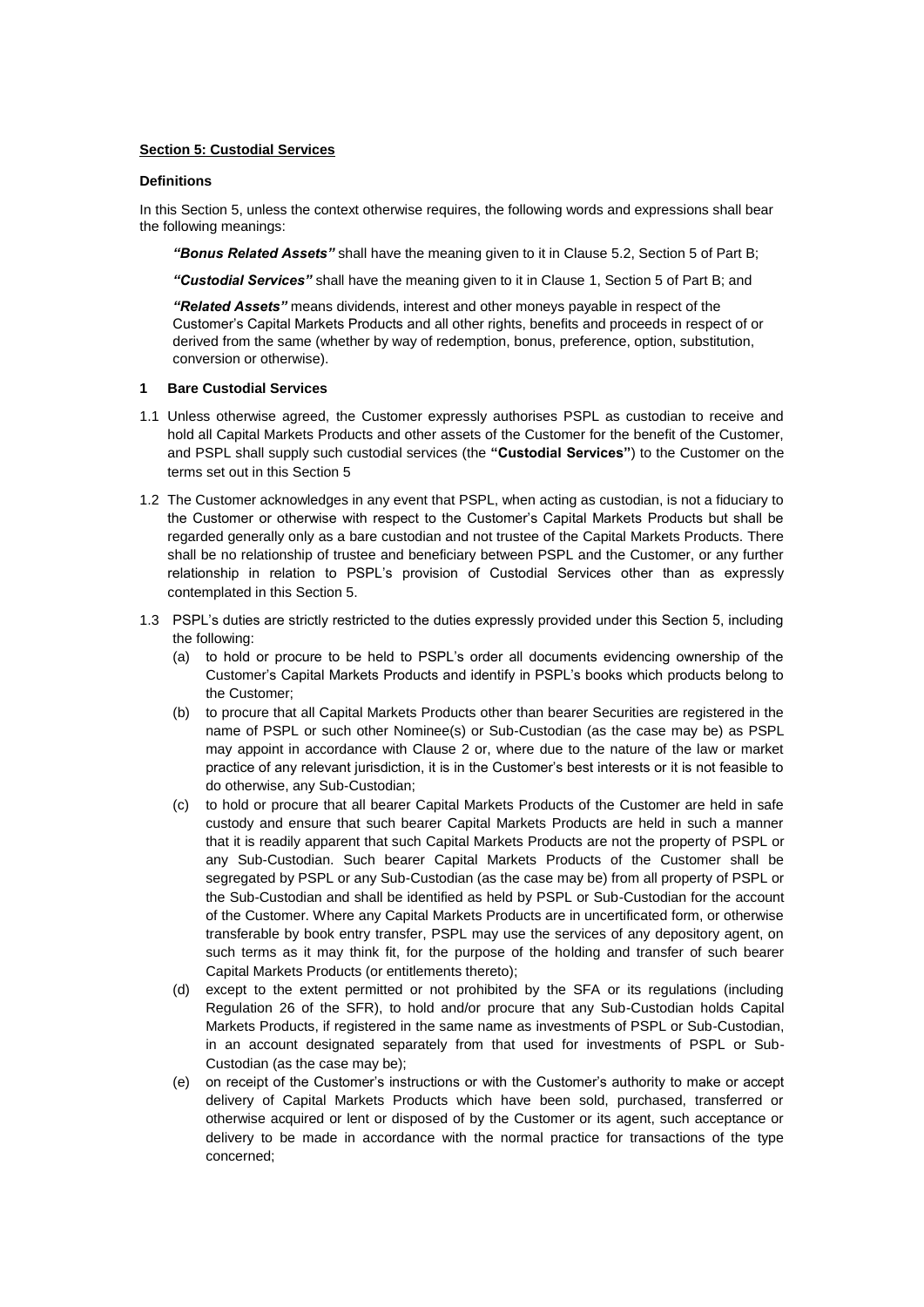- <span id="page-8-0"></span>(f) to use its reasonable endeavours to collect and receive all Related Assets, provided that the Customer acknowledges and accepts that PSPL (whether directly or through any delegate or agent) shall have no duty or responsibility but is entitled, if it so chooses to:
	- (i) exercise or discharge any obligations conferred or imposed by reason of PSPL's holding of the Capital Markets Products or to investigate, participate or take any affirmative action in connection therewith or otherwise;
	- (ii) send or give notice of any proxy form or other document which PSPL may receive in respect of the Capital Markets Products;
	- (iii) recognize any claim in the nature of a trust or equitable claim by anyone other than the Customer in respect of the Capital Markets Products or any part thereof; or
	- (iv) otherwise make any notification to the Customer in respect of the custody Capital Markets Products, or take any other action in relation to the custody Capital Markets Products;
- (g) to credit to the Customer's account all income and other payments received by PSPL under sub-Claus[e \(f\)](#page-8-0) of this Claus[e 1.3;](#page-7-1)
- (h) to sign, execute and/or complete such documents, certificates or forms from time to time required for fiscal and taxation purposes in connection with the collection of income from the Capital Markets Products including bonds and note coupons; and;
- (i) to keep or (to the extent reasonably practicable) procure there to be kept by any Sub-Custodian or any Nominee appointed by PSPL (as the case may be), such books records and statements, in retrievable form, as may be necessary to provide an adequate record of all Capital Markets Products held and transactions carried out by or on behalf of the Customer.
- 1.4 PSPL may refuse to provide the Custodial Services in relation to any Capital Markets Products or assets which PSPL deems unsuitable to be held hereunder without giving any reason therefor or being responsible or liable for any Loss thereby occasioned.

## **2. Nominees/Sub-Custodians**

- 2.1 The Customer hereby expressly authorises PSPL to utilise one or more Nominee(s) or Sub-Custodians for the purpose of providing the Custodial Services for the benefit of the Customer and PSPL shall use reasonable care in the selection of any Nominee or Sub-Custodian. In the event that a Nominee is being used, the Customer is deemed to have contracted as principal with such Nominee.
- 2.2 PSPL may utilise the services of a foreign custodian as Nominee or Sub-Custodian where it deems this to be necessary or appropriate and the Customer hereby expressly consents to PSPL having the full authority and discretion to appoint and use such foreign custodian as it deems necessary or appropriate.
- 2.3 Where Capital Markets Products are held by a Nominee or Sub-Custodian, PSPL shall separately agree in writing the requirements as may be required under Applicable Laws. Nothing shall, to the fullest extent permitted by law:
	- (a) prevent or preclude PSPL, a Nominee or Sub-Custodian, each in their sole and absolute discretion, from time to time mutually agreeing to vary, amend or terminate the terms of their agreement with respect to such custody arrangements;
	- (b) prevent or preclude such variation, amendment or termination taking effect on or after notice to the Customer; and
	- (c) require that prior written consent of the Customer be obtained for any such variation, amendment or termination.
- 2.4 The Customer acknowledges and accepts that different settlement, legal and regulatory requirements and different practices relating to the segregation of Capital Markets Products held by a Nominee or Sub-Custodian may apply. In addition, PSPL and any Nominee or Sub-Custodian may deposit Capital Markets Products with, and hold Capital Markets Products in, any securities depository on such terms as such systems customarily operate. The Customer agrees that where the context permits, any reference to PSPL herein shall also include a reference to its Nominee, Sub-Custodian and/or any other person appointed by PSPL in accordance with this Clause.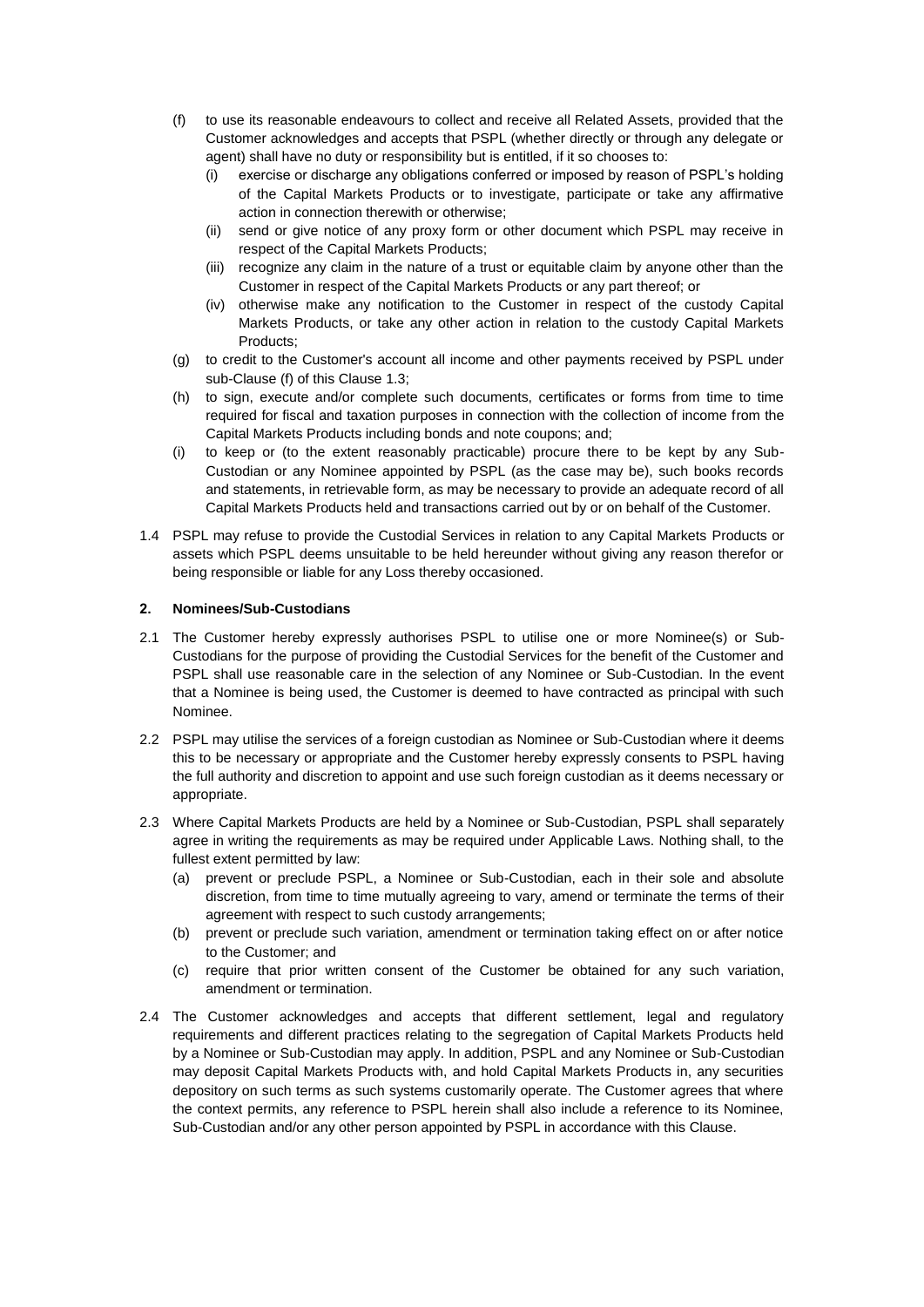## **3. Custodial responsibilities and power**

- 3.1 PSPL shall be entitled to do, subject and on receipt of the Customer's instructions to the contrary, any act or refrain from doing any act unless (as the case may be) prohibited or required by Applicable Laws, in relation to any Capital Markets Products custodised with PSPL, which under the terms of the Customer's agreement with PSPL, PSPL is not specifically (as the case may be) either specifically prohibited or required to do.
- 3.2 Without prejudice to the foregoing, the Customer hereby specifically instructs PSPL that, until it receives written instructions to the contrary, whenever the Customer purchases Capital Markets Products through PSPL, and the sums standing to the credit of the Customer's Account are sufficient to satisfy the purchase price of the Capital Markets Products purchased, PSPL is to withdraw from the Customer's Account such sum as is equal to the purchase price and appropriate such sum to PSPL in satisfaction of the Customer's obligation to pay the purchase price, or where the shares are contra sold, to use such sums for any contra losses incurred (if any).
- 3.3 Also without prejudice to any of the foregoing, any amount payable by the Customer pursuant to the Custodial Services hereunder shall be payable to PSPL or its Nominees or Sub-Custodians, as the case may be, on demand and may be deducted from the Capital Markets Products or such Account as PSPL deems appropriate.

# **4. Liability**

- 4.1 PSPL shall not be responsible for or liable to the Customer for any Loss suffered or incurred by the Customer, or profit or advantage of which the Customer may be deprived, which arises from or in connection with:-
	- (a) the manner in which PSPL holds the Capital Markets Products hereunder or deals with monies received or intended to be received in connection herewith;
	- (b) the loss, theft or destruction of, or any damage to, any of the Capital Markets Products or certificates relating thereto; or
	- (c) the performance or non-performance of PSPL hereunder,

except insofar as the same arises as a result of the gross negligence, fraud and/or wilful default of PSPL.

- 4.2 While PSPL will use reasonable care in the selection of any Nominee or Sub-Custodian. PSPL shall not be responsible for or liable to the Customer for any Loss suffered or incurred by the Customer or profit or advantage of which the Customer may be deprived, which arises from or in connection with:
	- (a) the insolvency of any Sub-Custodian or Nominee; or
	- (b) any act or omission of any Sub-Custodian or Nominee, except insofar as the same arises as a result of the gross negligence, fraud or wilful default of the relevant Sub-Custodian or Nominee.
- 4.3 PSPL shall not be responsible or liable for any act, omission or insolvency of any entity providing central depository, clearing and/or settlement facilities.
- 4.4 The Customer acknowledges and agrees that PSPL shall be under no duty to supervise compliance by the Customer with any restrictions on the investment powers of the Customer.
- 4.5 The Customer agrees and acknowledges that the rights generally available or accruing to the holder of any Capital Markets Products may under the laws of foreign jurisdictions, not be available to or accrue to the benefit of or be offered to the Customer and the Customer agrees that in such circumstances, PSPL shall not be responsible to inform the Customer, inquire, investigate, take any action or make any demands in relation to such rights and the Customer shall have no recourse against PSPL for any claims whatsoever arising out of or in connection with or in relation to such rights.
- 4.6 These limitation of liability provisions are in addition to all other limitation of liability provisions in this Document.
- **5. Commingling of Customer's Capital Markets Products and Records**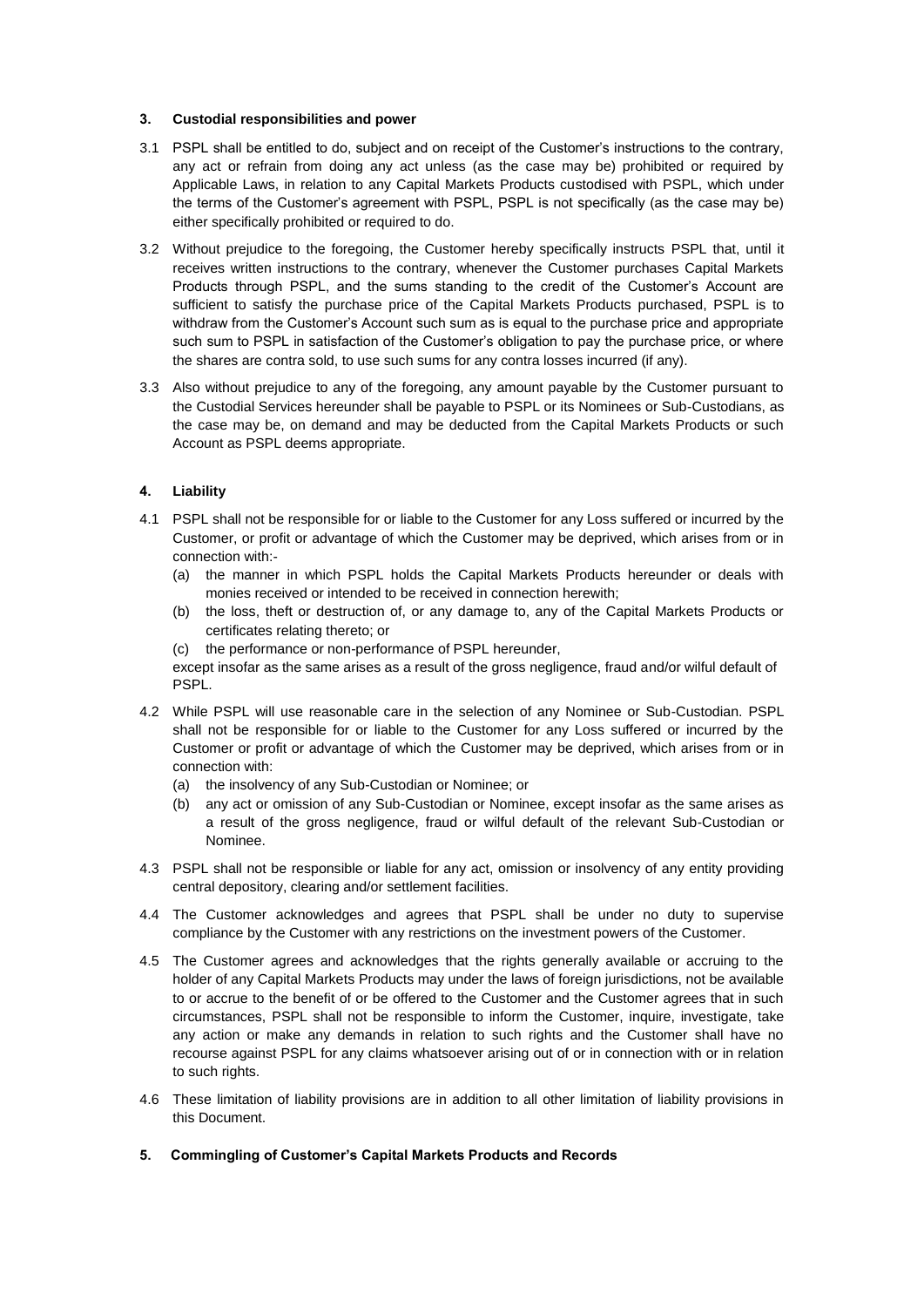- 5.1 PSPL shall keep records (or shall procure that such records will be kept) and hold all Capital Markets Products of the Customer held by or through PSPL hereunder in a way that makes it clear that Capital Markets Products do not belong to PSPL or any Nominee or Sub-Custodian. Where Capital Markets Products in PSPL's custody are held by a Nominee or Sub-Custodian, PSPL will take reasonable steps to ensure that the records of the relevant entity make it clear that the investments are held by or on PSPL's behalf for the Customer and that they do not belong to PSPL or any such Nominee or Sub-Custodian. The purpose of this is to make clear, in the event of the failure of any such entity that the assets are held on behalf of third parties and, are not available to creditors of that entity if it fails. However, it cannot be guaranteed that there would be no loss of assets in the event of such a failure. Where the assets are held by a Nominee or Sub-Custodian outside Singapore, it may not be possible under the relevant law of that country for those assets to be separately identifiable from the assets of the Nominee or Sub-Custodian or from PSPL's assets and accordingly there may be a greater risk of loss in the event of a failure of any such Nominee or Sub-Custodian.
- <span id="page-10-0"></span>5.2 The Capital Markets Products held by or through PSPL hereunder may also be registered collectively with other Capital Markets Products both of PSPL and/or other customers of PSPL in the same name and where so registered, the Customer's entitlements may not be identifiable by separate certificates or other physical documents of title or equivalent electronic records (although PSPL and/or its delegate will maintain records such that it will be readily apparent the degree of the Customer's interest in the commingled Capital Markets Products so collectively held but on the express understanding and agreement of the Customer that where such commingling and aggregation of the Capital Markets Products of the Customer and other persons result in entitlements to Related Assets which otherwise without such commingling or aggregation would not have accrued to the Capital Markets Products (the **"Bonus Related Assets"**), PSPL has full discretion as to the allotment of such Bonus Related Assets as amongst its customers, (including the Customer as it deems fit) and should PSPL, any Nominee or Sub-Custodian default, any shortfall in the Capital Markets Products registered in that name may be shared pro rata among all customers of PSPL or the Sub-Custodian or Nominee whose Capital Markets Products are so registered.

# **6. Customer's Rights In Respect of Customer's Capital Markets Products and Corporate Actions**

- 6.1 The Customer acknowledges and agrees that registration of the Customer's Capital Markets Products in the name of PSPL or such other Nominee(s) or any Sub-Custodian (as the case may be) as PSPL may appoint in accordance with Clause 2 above may mean that the Customer will lose incentives and shareholder benefits (in particular voting rights, notices and rights of attendance at general meetings) attaching to the Capital Markets Products that the Customer would otherwise enjoy if the Capital Markets Products were registered in the name of the Customer.
- 6.2 Further, PSPL accepts no duty to notify the Customer of any impending Corporate Action relating to any of the Capital Markets Products of the Customer and the Customer is to keep itself informed of same. In particular, PSPL will not notify the Customer of notices for general or other meetings of shareholders and will not seek the Customer's instructions as to how to exercise voting rights attached to Capital Markets Products. Where PSPL does receive voting instructions from the Customer in due time, PSPL shall use its best efforts to give effect to the same. However, where the Customer's Capital Markets Products are commingled and pooled with those of other PSPL customers, this may not be possible and PSPL reserves the right to vote the entirety of the commingled Capital Markets Products consistently with the instructions of all affected customers giving PSPL voting instructions in time in accordance with the majority amongst them in number of products held.
- 6.3 The Customer agrees to provide PSPL with the Customer's instructions in relation to a Corporate Action in due time before any relevant deadline set by the relevant company or their registrars for PSPL to determine in good faith whether it is feasible to act on the same. Due time refers to reasonable time before the deadline set by the relevant company or their registrars to process instructions on a good faith basis only in relation to the Corporate Action. If PSPL does not, for any reason, receive instructions from the Customer by the deadline above in relation to a Corporate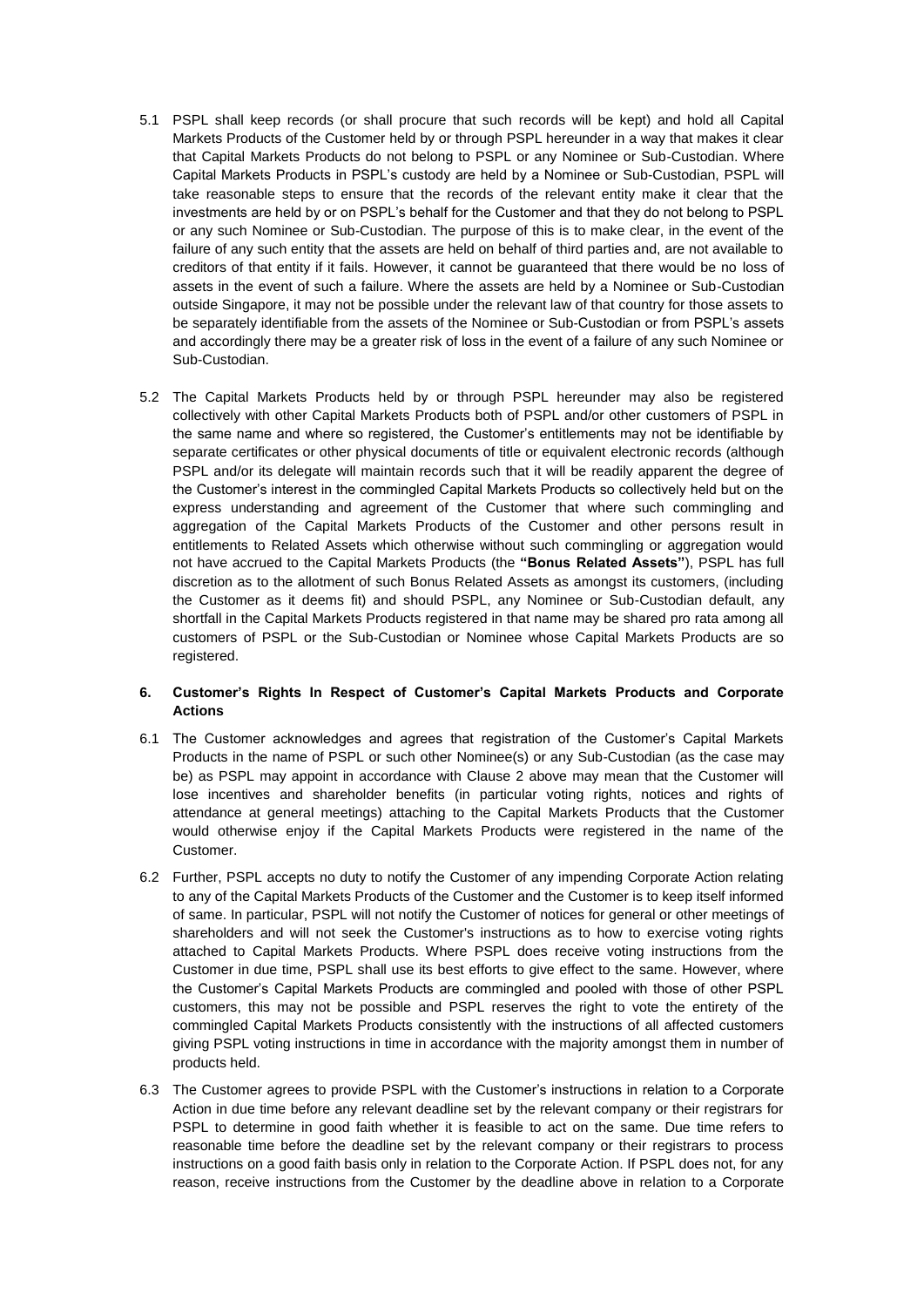Action, PSPL will act or take no action as it deems fit with respect to such Corporate Action. Sometimes the terms of a Corporate Action will require an election to be made on behalf of PSPL's Nominee's entire holding in a company on an 'all or nothing' basis. In these circumstances, PSPL may not be able, even if it wishes to, to act in accordance with the instructions of the Customer even if received in due time. PSPL reserves the right in these circumstances not to comply with the Customer's instructions. Some Corporate Actions permit a registered holder to subscribe for additional shares in a company. In these cases, applications to subscribe will be made on behalf of PSPL's Nominee's entire holding in that company. The additional shares will be allocated to the Nominee on the basis of that holding. PSPL will then allocate the shares amongst all the customers involved on a pro-rata basis. The shares allocated to the Customer may be different to what the Customer would have received if the Capital Markets Products had been held by the Customer directly. It may be that on some occasions no shares are allocated to the Customer. The Customer acknowledges and accepts that this is a consequence of PSPL holding the Customer's Capital Markets Products on a commingled basis with other customers' products.

6.4 Where the Customer's Capital Markets Products are commingled and pooled with those of other PSPL customers, the Customer acknowledges and agrees that the options available in relation to the Capital Markets Products during a Corporate Action may be different from what the Customer would have received if the Capital Markets Products were held directly. The Customer agrees that PSPL reserves the right and discretion to apportion the total entitlement received in respect of the pooled Capital Markets Products between the Customer and the other customers involved. In the event that there is balance after apportionment resulting in a fractional entitlement, the Customer agrees to waive his right to such fractional entitlement and to abandon the same in favour of PSPL and such fractional entitlement may be appropriated by PSPL to and for itself.

## **7. Statements and Information**

PSPL shall provide or procure the provision to the Customer with such reports and statements concerning the Capital Markets Products and at such intervals as agreed between them from time to time. PSPL may (but is not obliged to), on the request of the Customer and subject to payment by the Customer of such fee as may be determined by PSPL, furnish to the Customer such information in respect of the Customer's Capital Markets Products as the Customer may reasonably request.

### **8. Return of Capital Markets Products Custodised**

The Customer shall not have any right to specific Capital Markets Products custodised with or through PSPL, but will be entitled, subject to this Section 5, to delivery by PSPL of Capital Markets Products of the same class, denomination and nominal amount, and which rank *pari passu* with those accepted by PSPL as being the Capital Markets Products so custodised, subject always to any capital reorganisation or share exchange which may have occurred. Such delivery may be to the Customer or any third party specified by the Customer.

# **9. Authorisations**

Without prejudice to Clauses [1,](#page-7-0) 3 above an[d 10](#page-11-0) below, PSPL is authorised (but not obliged), either by itself, through a Nominee or Sub-Custodian (if so, subject to Clause 2 above) or otherwise, and whether in Singapore or elsewhere to do any lawful act or thing which in the discretion of PSPL is necessary to preserve the integrity of the Capital Markets Products custodised and/or any Account and/or to protect the reasonable interests of the Customer and/or PSPL.

## <span id="page-11-0"></span>**10. Customer Primarily Liable**

Notwithstanding that the Customer may as between itself and a third party be effecting transactions on and/or in respect of any part or all of the Capital Markets Products custodised for and on behalf of such third party, as between the Customer and PSPL, the Customer shall be deemed to be, and is, transacting as sole principal. The Customer acknowledges, undertakes and agrees to be always primarily liable for such transactions in all or part of the Capital Markets Products custodised.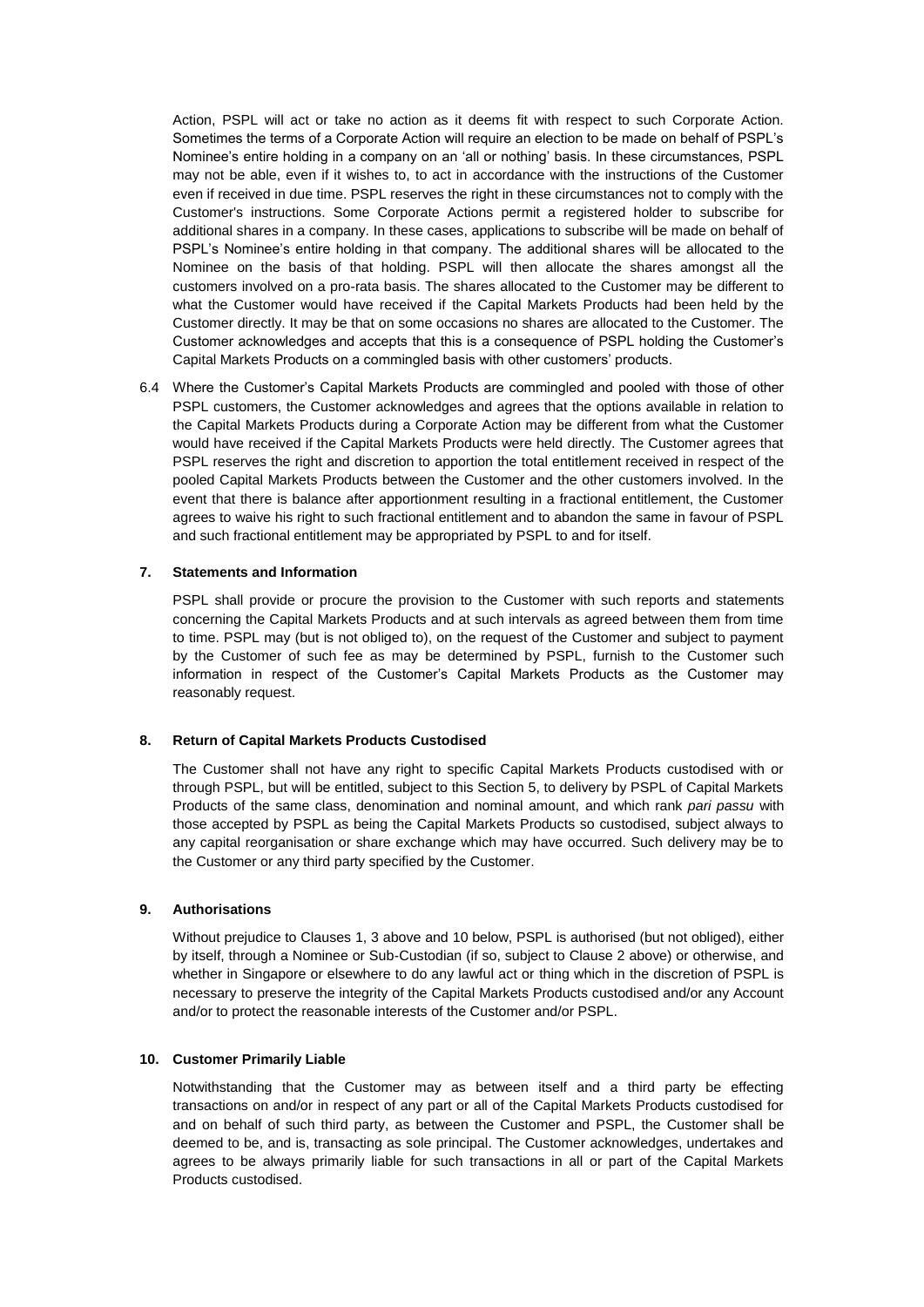## **11. Instructions**

- 11.1 PSPL need only act on Instructions (oral or otherwise) from the Customer in respect of any Account or any part or all of the Capital Markets Products custodised. PSPL shall not be required to act in accordance with any Instruction from the Customer which purports to dispose of or deal with Capital Markets Products or other property which are in fact not held in any Account and/or which are not in fact Capital Markets Products custodised.
- 11.2 PSPL shall only be required to act on or effect any Instruction from the Customer within a reasonable time. For the avoidance of doubt, subject to Clause [20,](#page-13-0) in the event that the Customer wishes to withdraw any part or all of the Capital Markets Products custodised, the Customer shall give at least one (1) day's notice, or such other minimum notice period as PSPL may otherwise specify, to PSPL prior to such withdrawal.

### **12. Holding of Capital Markets Products on Aggregate or Omnibus Basis**

Without prejudice to any applicable terms for the provision of custody services with respect to Capital Markets Products herein, the Customer acknowledges and consents to the fact that any Capital Markets Products belonging to the Customer held with PSPL, an Intermediary or Nominee for any reason whatsoever may (to the extent that the same has not been the subject of any permitted borrowing) be held with Capital Markets Products held by PSPL for itself (where not prohibited or not otherwise required by law) or other customer of PSPL on an aggregate or omnibus basis. This may in some instances result in prejudice to the Customer and the Customer accepts and consents to this. PSPL shall not be responsible or liable for any Loss suffered or incurred by the Customer.

## **13. Instructions from Third Party**

Any instructions (oral or otherwise) purported to be given by any person other than the Customer, need not be acted on by PSPL but PSPL is authorised to act on any and all such instructions which PSPL in good faith has reason to believe is from the Customer as soon as such instructions have been received by PSPL without requiring written confirmation thereof. PSPL shall not be responsible for or liable for any Loss incurred by the Customer as a result of PSPL so acting.

#### **14. Representations, Warranties and Undertakings**

The Customer represents, warrants and undertakes that:

- (a) he is the legal and beneficial owner of the Capital Markets Products custodised;
- (b) the Capital Markets Products custodised are fully paid up and paid for, in the required or regular form and in good delivery order; and;
- (c) there is no defect in title, security interest or encumbrance affecting the Capital Markets Products custodised.

### <span id="page-12-0"></span>**15. Security**

In addition and without prejudice to the foregoing, all Capital Markets Products custodised are hereby charged by way of first fixed charge to PSPL as continuing security for all of the Customer's liabilities to PSPL whether the same accrue under or pursuant to the Account or otherwise. Clauses [9,](#page-3-0) [10](#page-5-1) and [11](#page-5-2) of Section 3 of Part B will apply *mutatis mutandis* to the security created under this Clause. Save for the charge mentioned in this Clause, the Customer shall not create nor shall the Customer allow to be created any security interest of whatsoever nature over any part or all of the Capital Markets Products custodised without the prior consent in writing of PSPL.

### **16. On-Lending and Creation of Further Security and Use Rights**

Notwithstanding any provision to the contrary in this Document or the terms expressly appearing on the Application Form as may be revised from time to time as applicable to the Customer or the terms of any collateral or charge documentation with respect to the Customer's Capital Markets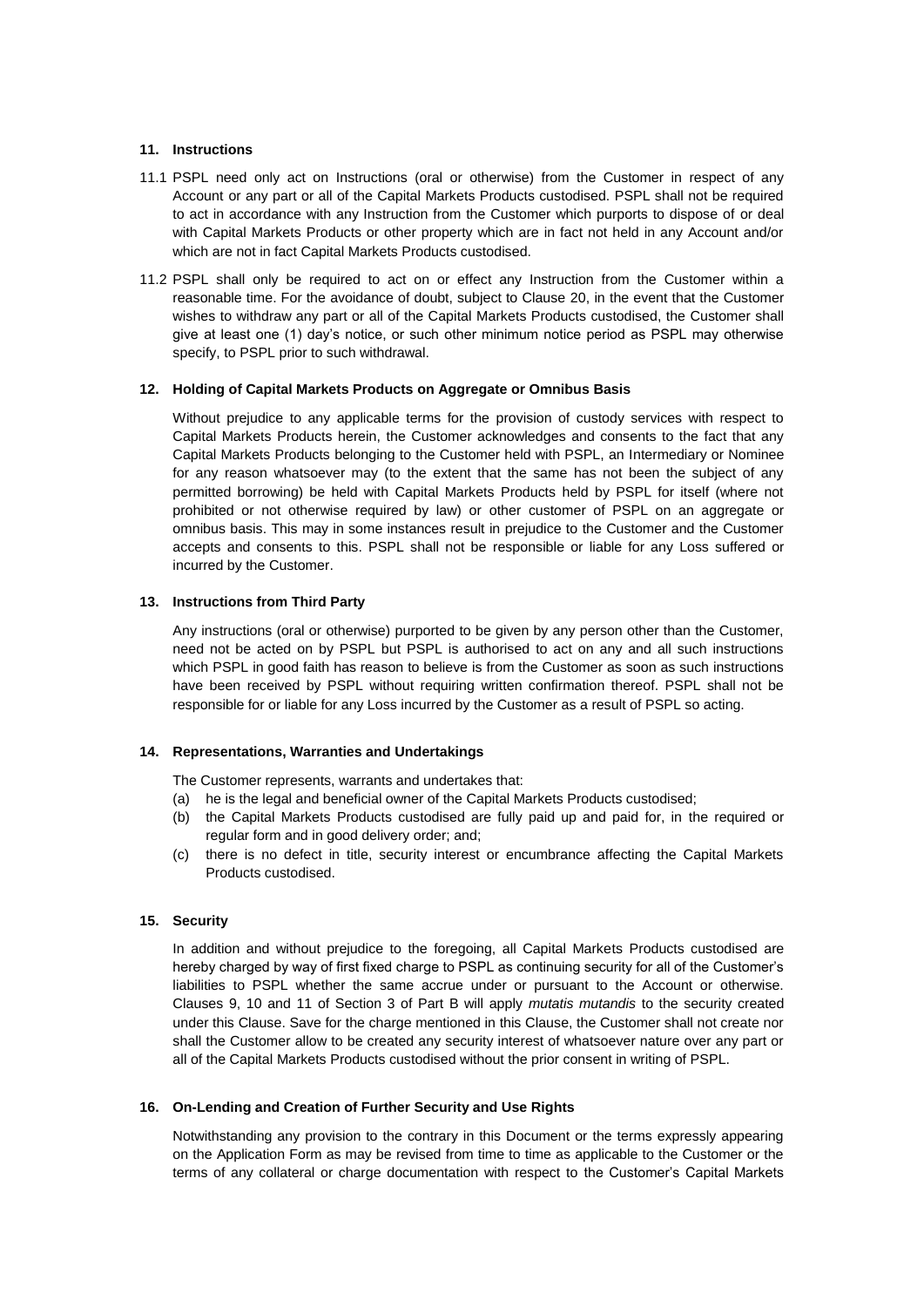Products and other property (collectively the **"Terms"**) but subject to Clause [7](#page-2-0) of Section 3, the Customer agrees that with respect to ALL the Customer's Capital Markets Products and other property that now or in the future is in PSPL's possession and/or control (whether posted as collateral to PSPL or otherwise) PSPL shall have the same rights of borrowing, on-lending and delivery on a title transfer basis over such Capital Markets Products as the Capital Markets Products which are subject to Clause [12](#page-5-0) of Section 3 above.

# **17. Set–off rights**

Without prejudice to any other right which PSPL may have whether under law, the Document (particularly pursuant to Clause 21 of Part A) or otherwise, PSPL is expressly conferred by the Customer a right to effect a set-off against the Customer's obligations to PSPL whether referable to the Customer's Margin Account or cash account any money or credit balance in any account of the Customer with PSPL or maintained by PSPL for the Customer's benefit (including the trust account PSPL is obliged to maintain for the Customer pursuant to PSPL's obligations under the SFA) and including such money sum as PSPL may otherwise be obliged to pay to the Customer as a consequence of exercising PSPL's right of conversion under Clause 11 of Part A, effecting as PSPL deems necessary or appropriate any currency conversion.

## **18. Default and Termination**

In the event that any of the events set out in Clause 22 of Part A occurs, then in addition to the rights set out in that Clause, PSPL shall be further entitled to immediately enforce the security created pursuant to Clause [15](#page-12-0) above by way of disposing or otherwise dealing with any part or all of the Capital Markets Products custodised using or employing any and all powers granted hereunder or otherwise to a mortgagee or chargee under the laws of Singapore.

### **19. Fees and Expenses**

- 19.1 In consideration of the Custodial Services provided by PSPL hereunder, the Customer shall pay to PSPL fees (exclusive of goods and services or other relevant value added tax) as agreed or as may be varied and notified by PSPL to the Customer. The Customer shall, on demand, pay to or reimburse (or shall procure payment to or, reimbursement of) PSPL for all expenses, including management or supervisory fees, agents' and other advisers' fees, disbursements and operating expenses incurred in connection with:
	- (a) the performance by PSPL of its obligations hereunder; and
	- (b) the enforcement or preservation by PSPL of its rights hereunder,
	- (c) together with any applicable goods and services tax or other tax thereon.
- 19.2 The Customer hereby authorises PSPL to debit the Customer's Account with all amounts due or which may become owing by the Customer to PSPL hereunder, together with any applicable goods and services or other value added tax, thereon.

# <span id="page-13-0"></span>**20. Contra Losses**

The Customer agrees that:

- (a) no Capital Markets Products of the Customer custodised by PSPL and/or its Nominee(s) or Sub-Custodians may be withdrawn by the Customer if there are any contra losses outstanding; and
- (b) if any contra loss is not paid by the Customer within 14 days or such time as PSPL may determine, PSPL is entitled to sell such of the Customer's Capital Markets Products in PSPL's custody as may be necessary to reimburse PSPL of such contra loss.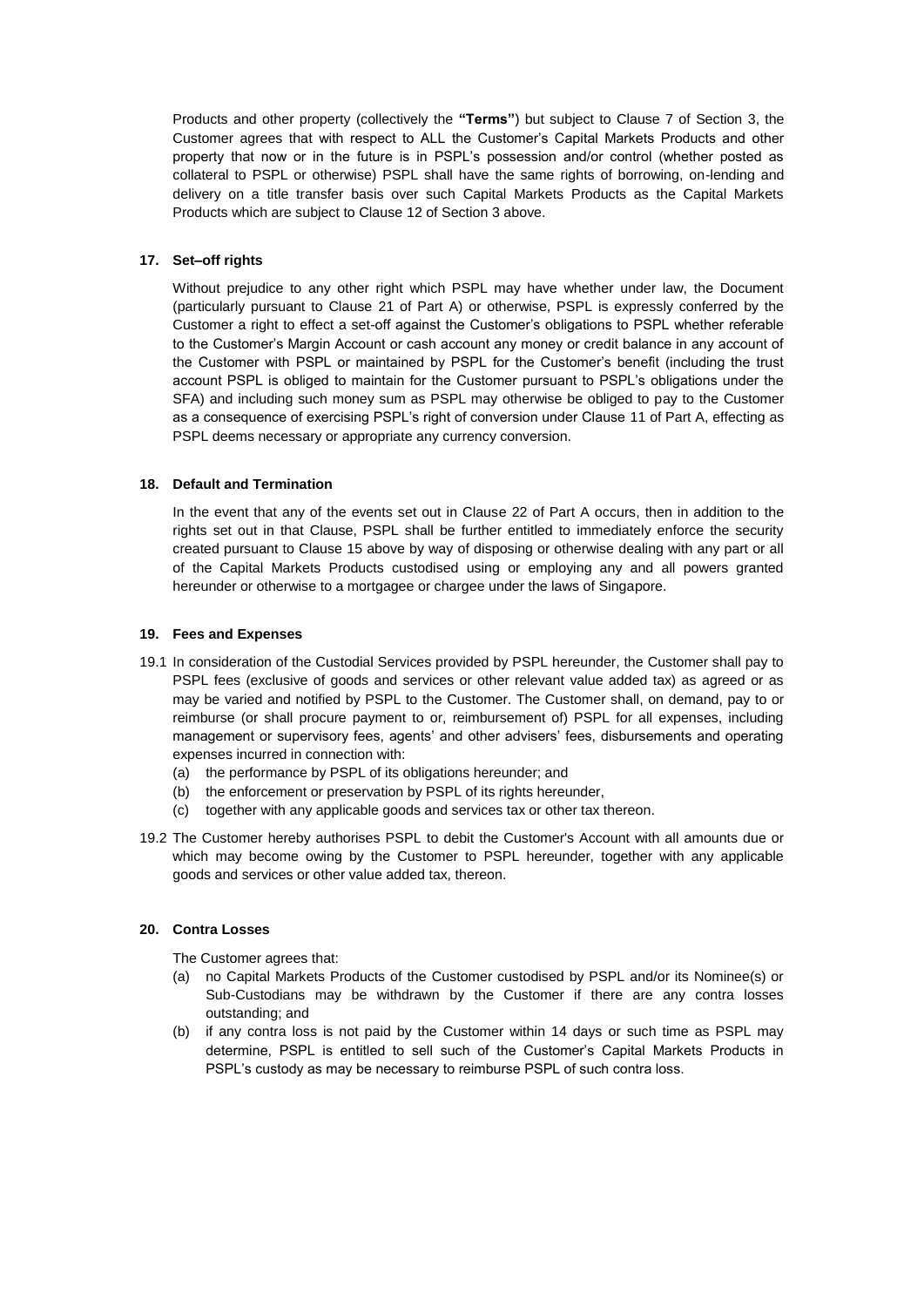## **Section 6: Securities Borrowing and Lending Service**

### **Definitions**

In this Section 6, unless the context otherwise requires, the following words and expressions shall bear the following meaning:

*"Distribution"* has the definition given to it in Clause [8,](#page-18-0) Section 6 of Part B;

*"Excess Collateral"* has the definition given to it in Clause [3.3,](#page-15-0) Section 6 of Part B;

*"Information Sheet"* refers to the information sheet provided to the Customer by PSPL in respect of the Securities Borrowing and Lending ("SBL") Service;

*"PSPL Collateral"* has the definition given to it in Clause [2,](#page-14-0) Section 6 of Part B; and

*"SBL Collateral"* has the definition given to it in Clause [3.1,](#page-14-1) Section 6 of Part B.

### **1. General**

- 1.1 The Customer agrees that any and all borrowings of Capital Markets Products by a Customer from PSPL, and by PSPL from the Customer, shall be governed by this Section 6 and the Customer acknowledges that PSPL shall rely on the foregoing in agreeing to and/or making any loan of Capital Markets Products to a Customer and borrowing Capital Markets Products from a Customer, as the case may be. The Customer further agrees that both the Customer and PSPL act as sole and respective principals to one another in any and all borrowings of Capital Markets Products by a Customer from PSPL and by PSPL from a Customer.
- 1.2 In addition, all borrowings by a Customer of Capital Markets Products from PSPL, and by PSPL from the Customer, shall at all times be subject to Applicable Laws, including the provisions of all relevant SGX-ST Rules as well as the provisions of Regulation 45 of the SFR.

### <span id="page-14-0"></span>**2. Provision of Collateral**

Without prejudice to the generality of Clause 1 above and in accordance with the requirements of Regulation 45 of the SFR:

- (a) the Customer shall, when borrowing Capital Markets Products from PSPL, at all times ensure that it provides collateral of a value specified by PSPL which will in any case be no less than one hundred and five percent of the value of the Capital Markets Products borrowed by the Customer from time to time and which the Customer has yet to return; and
- (b) PSPL shall, when borrowing Capital Markets Products from a Customer, at all times ensure that it provides collateral of one hundred and five percent of the value of the Capital Markets Products borrowed by PSPL from time to time and which PSPL has yet to return (**"PSPL Collateral"**).

### **3. Security and Title Transfer Rights and Cumulative Margin and Collateral Posting and Default Consequences**

- <span id="page-14-1"></span>3.1 The Customer agrees that for the purposes of the Customer's borrowing of Capital Markets Products, an account (**"SBL Account"**) will be opened and maintained on the books of PSPL into which will be credited all property (including Capital Markets Products and cash) to be provided with respect to and which are intended to be appropriated as collateral and/or security as may be acceptable to PSPL from time to time (including property provided by way of initial margins or comprising proceeds from sale of Capital Markets Products borrowed) for any and all borrowings of Capital Markets Products of the Customer (the **"SBL Collateral"**).
- 3.2 For the purposes of the Customer's borrowings of Capital Markets Products from PSPL, the Customer shall, as required by Regulation 45 of the SFR, transfer the title to the SBL Collateral in favour of PSPL such that all right, title and interest in the SBL Collateral, including cash or cash equivalent shall vest in PSPL free and clear of any liens, claims, charges or encumbrances or any other interest of the Customer or of any third person; and nothing in this Document is intended to create or does create in favour of PSPL an interest only by way of any mortgage, charge, lien,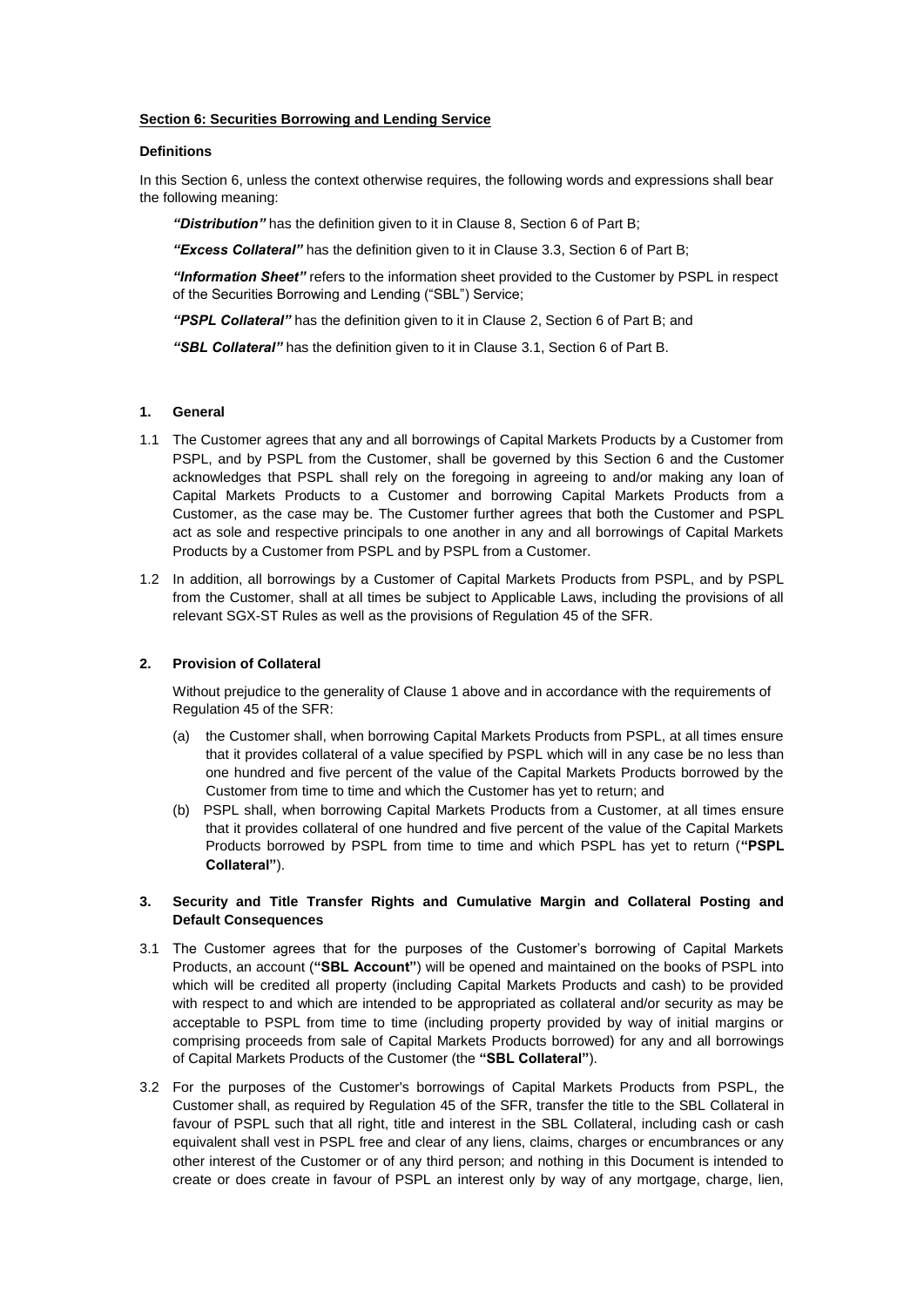encumbrance or other security interest in any SBL Collateral. Further, the Customer shall take such further actions and complete and execute any and all documentation that PSPL may require to ensure that title to SBL Collateral of the required collateral value pursuant to Regulation 45 of the SFR shall at all times vest in PSPL.

- <span id="page-15-0"></span>3.3 For the purposes of PSPL's borrowing of Capital Markets Products from the Customer, PSPL shall, as required by Regulation 45 of the SFR, transfer the title to the PSPL Collateral in favour of the Customer such that all right, title and interest in the PSPL Collateral, including cash or cash equivalent shall vest in the Customer free and clear of any liens, claims, charges or encumbrances or any other interest of PSPL or of any third person; and nothing in this Document is intended to create or does create in favour of the Customer an interest only by way of any mortgage, charge, lien, encumbrance or other security interest in any PSPL Collateral. Further, PSPL shall take such further actions and complete and execute any and all documentation that the Customer may require to ensure that title to PSPL Collateral of the required collateral value pursuant to Regulation 45 of the SFR shall at all times vest in the Customer. Notwithstanding the foregoing, the Customer hereby instructs PSPL to hold all such PSPL Collateral on the Customer's behalf in accordance with Section 5 of Part B, for the purposes of PSPL providing the Primary Services to the Customer (including to facilitate the execution of Transactions). For the avoidance of doubt, the PSPL Collateral will be subject to all security, set-off and other rights that PSPL may have under the terms and conditions of this Document.
- <span id="page-15-1"></span>3.4 Notwithstanding the preceding, the Customer also acknowledges that PSPL is permitted to treat as SBL Collateral, any Excess Collateral of the Customer, for the purposes of effectively determining whether the Customer satisfies its collateral requirements for Capital Markets Products borrowing cumulatively with its collateral or margin provision requirements otherwise to PSPL. For the purposes of the preceding, "Excess Collateral" shall refer to such Collateral of the Customer provided as collateral for obligations of the Customer otherwise than referable to Capital Markets Products borrowing by the Customer or excess Collateral provided by PSPL to the Customer for any Capital Markets Products borrowed by PSPL from the Customer. Insofar as such Excess Collateral comprises cash, cash equivalent or cash receivables due to the Customer, they may also at the discretion of PSPL be applied by way of payment for shares purchased by the Customer to satisfy the Customer's obligation to return borrowed Capital Markets Products and correspondingly the amount of cash or cash equivalent PSPL is otherwise obliged to return to the Customer.
- 3.5 In the event that Excess Collateral is so applied in accordance with Clause [3.4](#page-15-1) above, the Customer acknowledges that the collateral requirements otherwise referable to Capital Markets Products borrowing by the Customer shall be cumulated with the collateral provision and maintenance requirements of the Customer referable to Capital Markets Products borrowing by the Customer and cumulatively calculated and complied with. In the event that the Customer is unable to satisfy in whole such cumulative requirements, the Customer shall be deemed to be in default of all the Customer's collateral and margin provision and maintenance requirements.

# **4. Commingling of Collateral and Return Obligation of SBL Collateral**

- 4.1 The Customer agrees that PSPL may commingle and hold any or all SBL Collateral (as may not be the subject of any title transfer in favour of PSPL) together with the Capital Markets Products and/or money that PSPL may hold for its other Customers whether as collateral or otherwise.
- 4.2 As such, PSPL shall not be obliged with respect to any of the Customer's Capital Markets Products or other property to retain the same in its possession or control (being entitled to treat all of the same as fungibles) but, subject to PSPL's rights to borrow and/or on-lend the same as set out in Clause [12](#page-5-0) of Section 3, shall only be obliged to retain for the duration of the Customer's borrowing of Capital Markets Products from PSPL or at any time only like Capital Markets Products or other property of equivalent amount and description or their equivalent value. As such the Customer further agrees that:
	- (a) in relation to the preceding the Customer acknowledges, without prejudice to the Customer's consent in Clause 3 of Part A, that it would be administratively and operationally difficult, if not impossible (in view of the constant ebb and flow of the aggregate balance in such account) to account separately for each of PSPL's customers the interest due to their fluctuating cash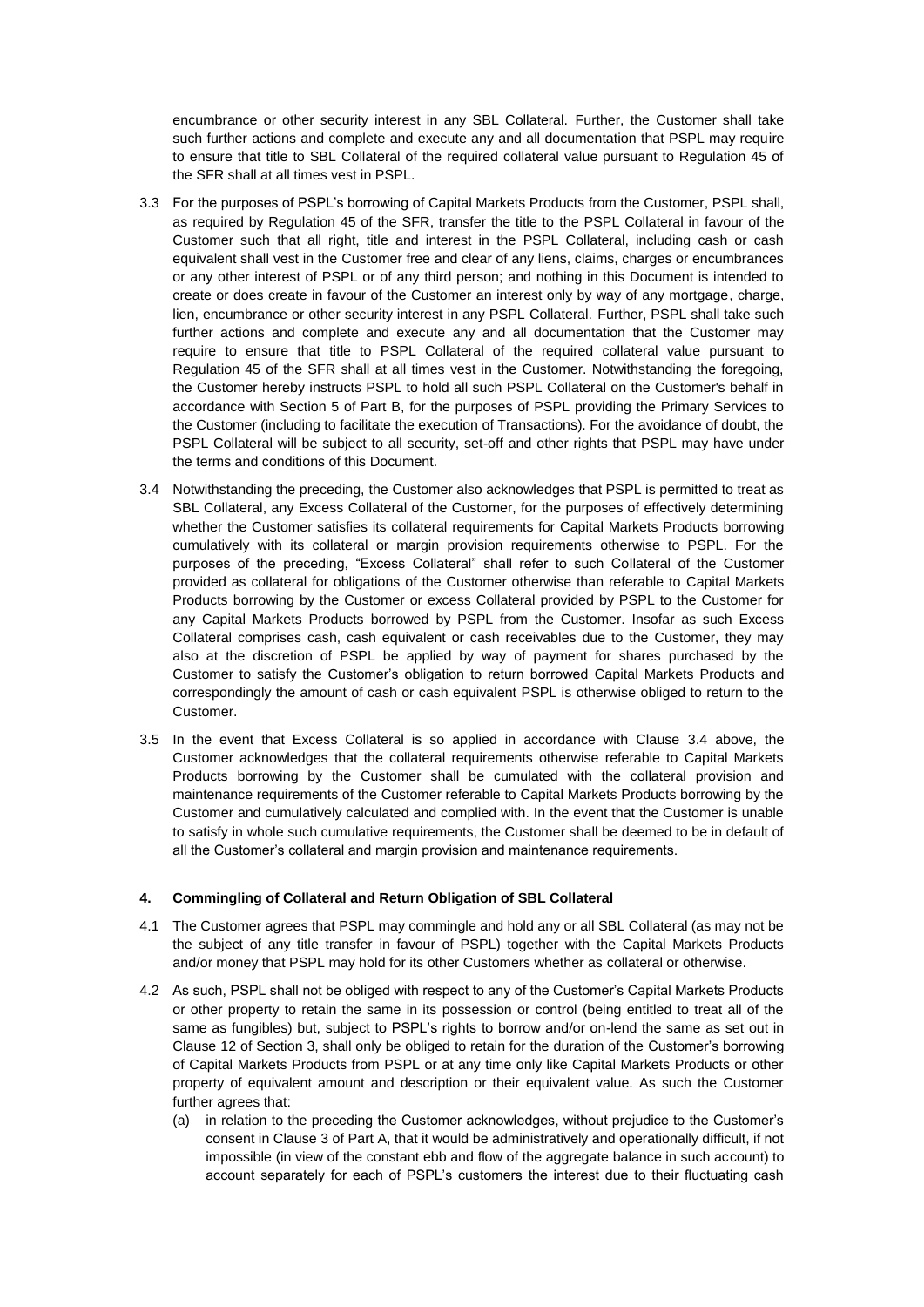balances (insofar as the same has not been the subject of a title transfer in favour of PSPL) being part of a larger pool of money since interest will be received on a lump sum basis. The Customer further acknowledges and accepts that such an exercise would be likely to cost more than any interest earned. In the circumstances, the Customer agrees that it is a material condition that the Customer waives and relinquishes in PSPL's favour all claims for interest that might otherwise accrue with respect any cash component of the SBL Collateral;

- (b) PSPL's only obligation is, subject to the Customer having discharged all the Customer's existing obligations and properly terminated the Customer's SBL Account with PSPL and subject otherwise to PSPL's rights under this Document (including any right of interim liquidation or sale of the Customer's SBL Collateral) to return to the Customer like Capital Markets Products of equivalent amount or their cash value. Without prejudice to the generality of the foregoing, insofar as the SBL Collateral had been the subject of a title transfer in favour of PSPL, PSPL's only obligation to effect the said return of the same will be by way of discharge of an unsecured debt obligation; and
- (c) as such, notwithstanding any contrary provision agreed between the parties, in the event of the Customer's insolvency, PSPL has the right at their option to convert any obligation PSPL may otherwise have to return the Customer Capital Markets Products into an obligation instead to pay the aggregate market value for the same, and to subject such converted payment obligation to PSPL's general right of set-off (in addition to any other rights of set-off and/or consolidation of accounts or obligations PSPL may have at law or in contract).

### **5. Value of Collateral Provided**

- 5.1 The Customer agrees that the initial value of the collateral required to be placed as SBL Collateral with PSPL by the Customer with respect to any borrowing of Capital Markets Products by the Customer shall be not less than the initial margin requirement as specified by PSPL and in any event shall be of a value not less than the prescribed minimum value under Applicable Laws. Should the value of the SBL Collateral relative to the value of Capital Markets Products borrowed and remaining to be returned at any time thereafter fall below the minimum margin requirement set by PSPL, PSPL shall thereupon and thereafter have the discretion to demand the immediate return of the Capital Markets Products borrowed and/or sell or dispose and/or appropriate any or all SBL Collateral which PSPL holds for the Customer or is obliged to return to the Customer on satisfaction of the Customer's obligations to PSPL in any manner in order to purchase equivalent Capital Markets Products to the Capital Markets Products borrowed and to appropriate the same towards satisfaction of the Customer's return obligations so as to bring about a position where the value of SBL Collateral meets PSPL's margin requirements. Without prejudice to the foregoing, the Customer acknowledges and agrees that PSPL shall determine the respective market values of Capital Markets Products borrowed by the Customer as well as the SBL Collateral on a daily marked-to-market basis. With respect to each borrowing, margin shall be calculated by reference to such procedure(s) for calculating margin as may be prior notified by PSPL to the Customer from time to time for any and all relevant borrowings of Capital Markets Products. In respect of Capital Markets Products borrowed from the Customer by PSPL, the Customer acknowledges and agrees that PSPL will determine the respective current market values of the Capital Markets Products borrowed by PSPL from the Customer and the PSPL Collateral provided by PSPL to Customer for such borrowing on at least a daily marked-to-market basis. With respect to each borrowing of Capital Markets Products by PSPL, margin shall be calculated by reference to such procedure(s) for calculating margin as set out in the relevant Information Sheet.
- 5.2 Without prejudice to the foregoing, the Customer also notes and agrees that:
	- (a) should the value of the SBL Collateral in PSPL's possession and control fall below margin maintenance levels, PSPL is entitled to request (and the Customer shall comply with any such request) to provide such amount of additional collateral as required to satisfy PSPL's margin requirements and in the interim, the Customer is not permitted to effect any new borrowings of Capital Markets Products;
	- (b) should the value of the SBL Collateral fall below the minimum margin requirement set by PSPL, PSPL is entitled (but not obliged) at PSPL's absolute discretion and without notice to the Customer to realise the SBL Collateral (or any part thereof) and apply the proceeds therefrom to purchase such amounts of Capital Markets Products equivalent to the Capital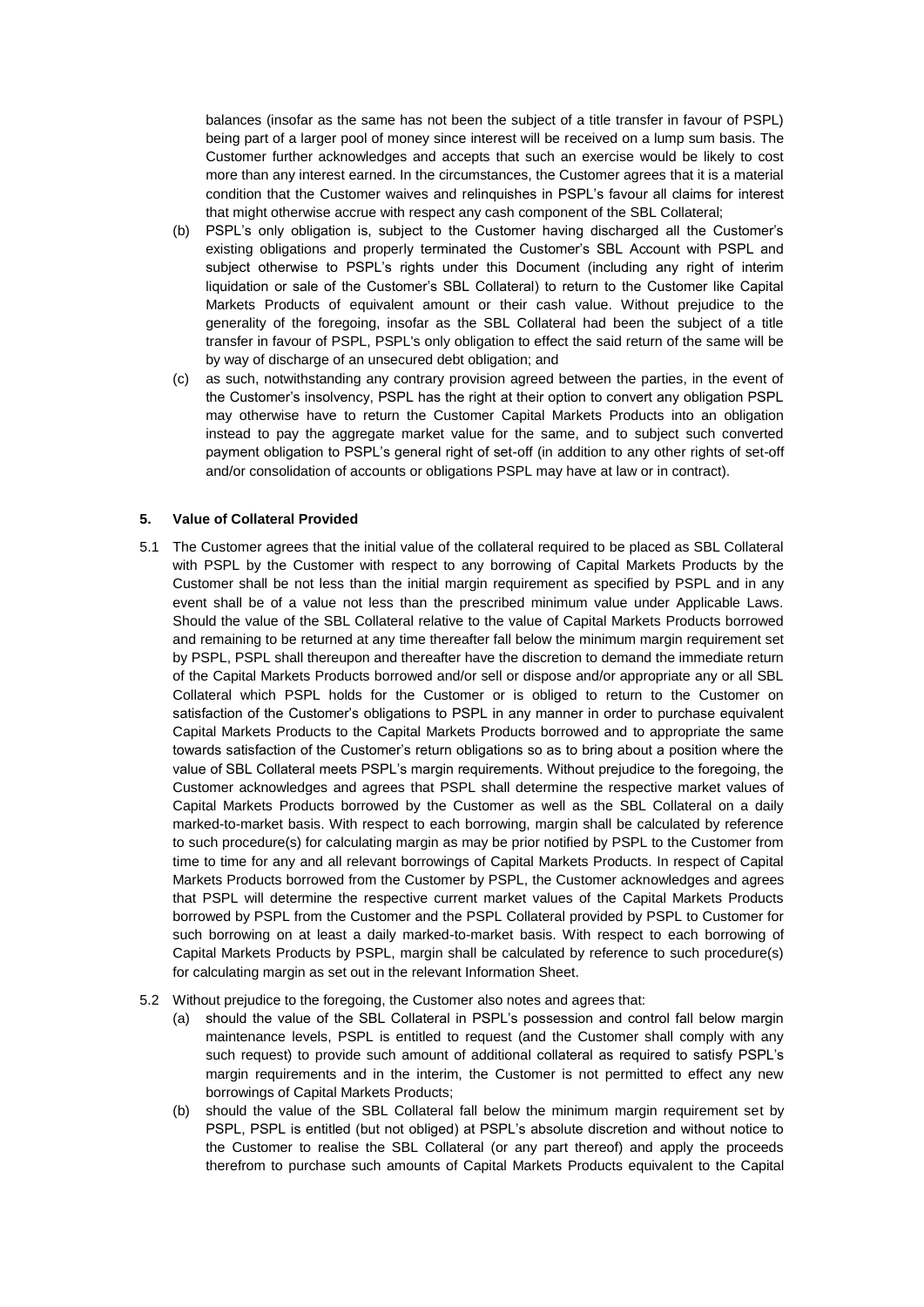Markets Products borrowed and appropriate the same as Capital Markets Products returned by the Customer to satisfy PSPL's margin requirements; and

(c) PSPL is entitled at any time to revise its margin requirements and its determination of the value of any component of the SBL Collateral other than cash shall be final and determinative as between the parties so long as made in good faith. In this connection, the Customer recognises and accepts that depending on the quality of the Capital Markets Products provided as SBL Collateral a larger deduction or hair-cut for valuation process will be made by PSPL.

## <span id="page-17-0"></span>**6. Undertakings by the Customer**

The Customer makes the following undertakings to PSPL:

- (a) all SBL Collateral deposited or provided by the Customer shall be in the form of cash, securities issued by the Government or its agencies, acceptable Capital Markets Products and such other instruments as PSPL may from time to time prescribe;
- (b) all selling Transactions intended by the Customer to be satisfied by the delivery of Capital Markets Products borrowed from PSPL shall be prior notified to PSPL by the Customer and effected only through PSPL through the Customer's SBL Account maintained with PSPL. In addition, the Customer shall in each case make a prior request for the required borrowing as a pre-condition to effecting a sale Transaction as intended. Unless PSPL indicates otherwise to the Customer, the Customer's request will be deemed accepted and for the purposes of calculating the period of borrowing, the commencement date for such borrowing shall be deemed to be the date of acceptance of the Customer's request regardless of the actual date the lending is actually effected by PSPL's delivery of the borrowed Capital Markets Products on the Customer's behalf in settlement of the Customer's delivery obligation to be satisfied by such Capital Markets Products but provided that it is expressly acknowledged and agreed that pending such delivery no title to the borrowed Capital Markets Products will pass from PSPL. In this connection, the Customer further acknowledges and agrees that all proceeds (being the purchase price) for the sale transaction settled by delivery of the borrowed Capital Markets Products are received by PSPL as part of and subject to the terms of the SBL Collateral; and
- (c) all purchase transactions intended to be satisfied by money comprised in the SBL Collateral shall be prior notified to PSPL by the Customer and such notice shall be deemed to be a request for a release of the money in substitution of the Capital Markets Products purchased becoming part of and subject to the terms for the SBL Collateral and effected only through PSPL through the Customer's cash trading account maintained with PSPL. In each such case, the Customer further acknowledges that the Capital Markets Products to be so purchased must be of Capital Markets Products acceptable to PSPL for the purposes of the SBL Collateral and be either:
	- (i) of at least equivalent value as the money to be drawn out of the SBL Collateral to pay for the Capital Markets Products purchased; or
	- (ii) is of a value which taken together with the rest of the SBL Collateral (after release of the money requested to be released and applied towards payment for the Capital Markets Products purchased) satisfies PSPL's margin requirements.

## **7. Customers who are Accredited Investors**

PSPL shall assume that the Customer is not an Accredited Investor for the purposes of all Capital Markets Products borrowed by the Customer and PSPL and the Customer shall therefore be subject to the same collateral provision requirements detailed in this Section 6, unless the Customer expressly notifies PSPL that it is, and wishes to be regarded as, an Accredited Investor for the purposes of its borrowing of Capital Markets Products from PSPL. For the avoidance of doubt, notwithstanding that the Customer is an Accredited Investor, for the purposes of determining the collateral provision requirement of the Customer as a borrower, the Customer shall, unless PSPL expressly agrees otherwise in writing, be required to provide, collateral to the same extent and terms as a Customer who is not an Accredited Investor.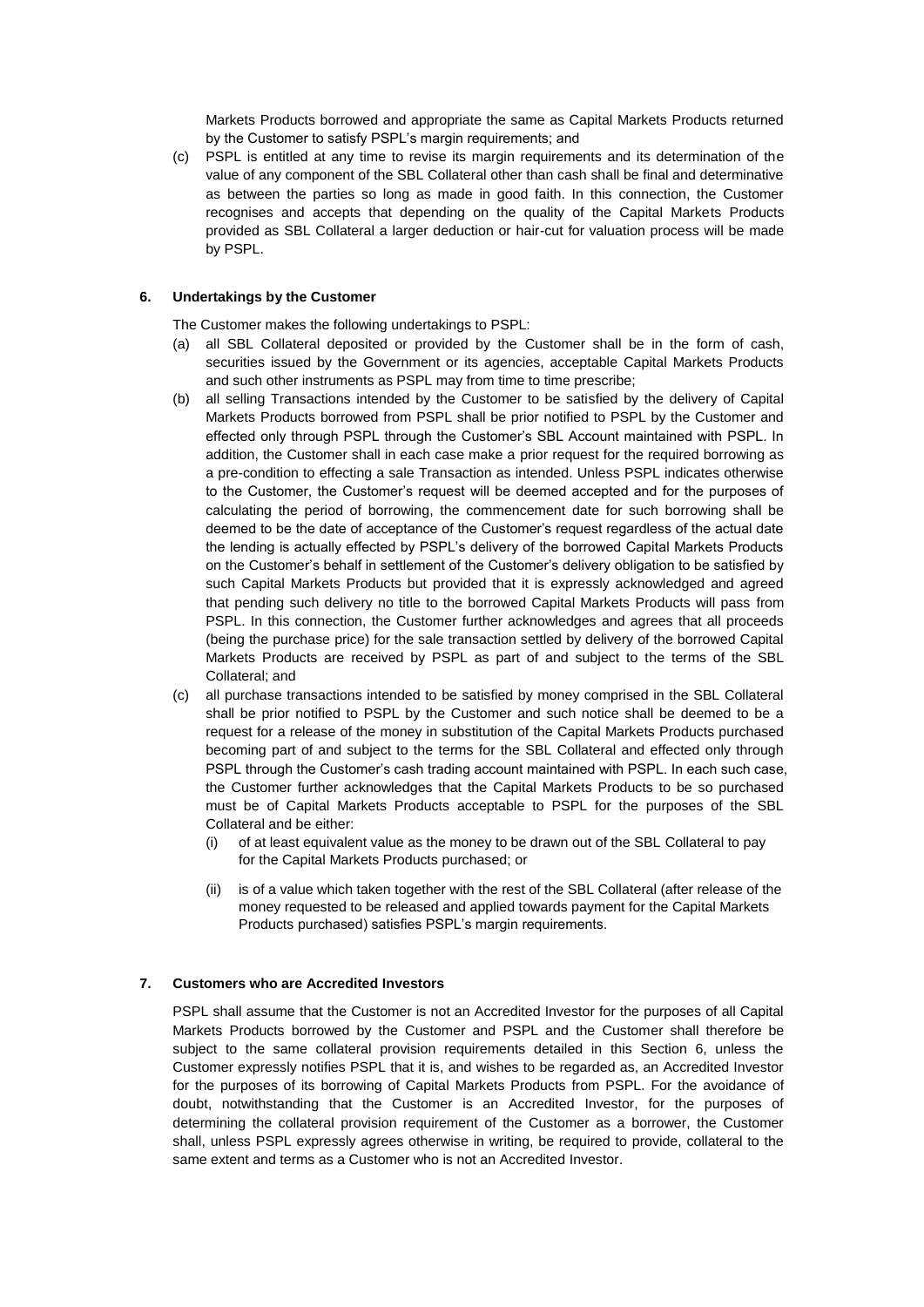### <span id="page-18-0"></span>**8. Customer or PSPL's obligations in relation to borrowed Capital Markets Products**

- 8.1 In respect of the Capital Markets Products borrowed by the Customer from PSPL, the Customer shall:
	- (a) on the date of the payment or distribution of any interest, dividends or other distribution of any kind whatsoever (each, a **"Distribution"**) arising from any such borrowed Capital Markets Products or on such other date as PSPL and the Customer may from time to time agree, pay and deliver a sum of money or property equivalent to the Distribution to PSPL (with any such endorsements or assignments as shall be customary and appropriate to effect the settlement thereof), regardless of whether the Customer has received the same;
	- (b) undertake to use the Customer's best endeavours to arrange for any voting rights attached to any such borrowed Capital Markets Products in respect thereof, to be exercised in accordance with the instructions of PSPL; and
	- (c) undertake to procure that all instructions received from PSPL in respect of conversions, subdivisions, consolidations, redemptions, takeovers, pre-emptions, options (including an option to take a Distribution in the form of Capital Markets Products or a certificate or other document which may at a future date be exchanged for Capital Markets Products) or other rights, are complied with.
- 8.2 In respect of the Capital Markets Products borrowed by PSPL from the Customer, PSPL shall:
	- on the date of the Distribution arising from any such borrowed Capital Markets Products or on such other date as PSPL and the Customer may from time to time agree, pay and deliver a sum of money or property equivalent to the Distribution to the Customer (with any such endorsements or assignments as shall be customary and appropriate to effect the settlement thereof) to the extent that the same has been received by PSPL;
	- (b) undertake to use PSPL's best endeavours to arrange for any voting rights attached to any such borrowed Capital Markets Products in respect thereof, to be exercised in accordance with the instructions of the Customer; and
	- (c) undertake to procure that all instructions received from the Customer in respect of conversions, subdivisions, consolidations, redemptions, takeovers, pre-emptions, options (including an option to take a Distribution in the form of Capital Markets Products or a certificate or other document which may at a future date be exchanged for Capital Markets Products) or other rights, are complied with.

# **9. Borrowing Fee**

The Customer shall pay PSPL a borrowing fee to be calculated with respect to each borrowing by reference to such fee calculation formula or amount as determined by PSPL and as notified to the Customer for any and all of the Customer's borrowing(s) of Capital Markets Products. The borrowing fees may be deducted and/or drawn from the cash collateral component of the SBL Collateral. The Customer shall also pay all out-of-pocket expenses incurred by PSPL in connection with the loan of Capital Markets Products and shall continue to pay any fees and expenses stated herein notwithstanding that the borrowed Capital Markets Products may be suspended from trading.

The Customer also agrees in connection with the foregoing that except as notified by PSPL, no compensation will be payable to the Customer in connection with any borrowing of the Customer's Capital Markets Products by PSPL and further that, PSPL is the sole beneficiary of any fee or commission that PSPL may earn from any borrowing of such Capital Markets Products. Notwithstanding the foregoing, PSPL may in its discretion determine to pay the Customer for PSPL's borrowing of such Capital Markets Products of the Customer such fees as notified to the Customer from time to time.

# **10. Period of Borrowing**

The Customer shall be entitled to borrow Capital Markets Products and/or continue the borrowing of Capital Markets Products subject to the following: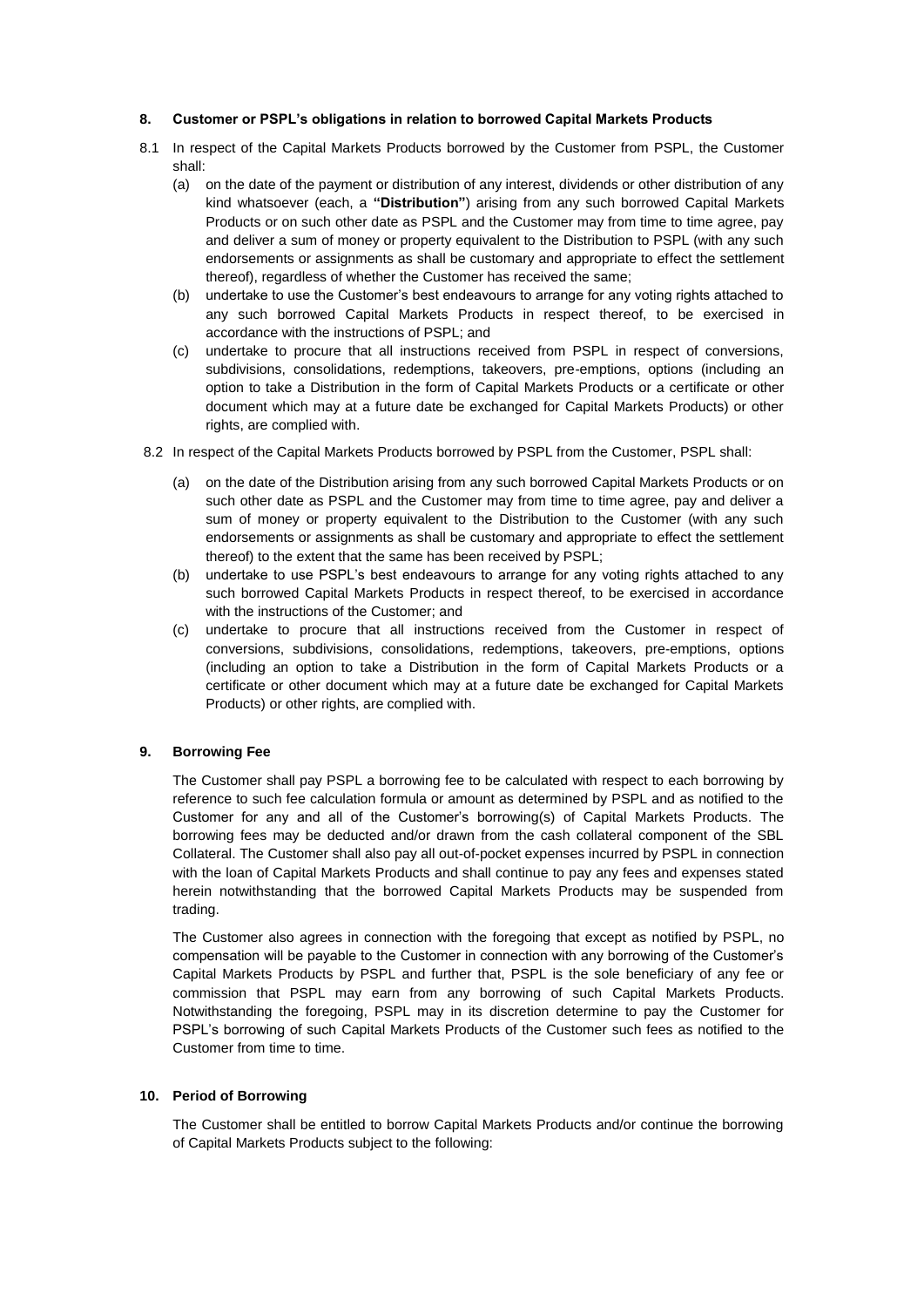- (a) PSPL's shall be entitled to demand return of the Capital Markets Products borrowed by the Customer upon notice of not less than the time prescribed for settlement for the sale/purchase of the relevant Capital Markets Products on the exchange that it is listed on;
- (b) no borrowing, unless otherwise separately agreed with PSPL, shall be permitted whose period extends over any relevant record date/period including dividend and/or accrual and accretion entitlement and/or book closure date of the Capital Markets Products borrowed; and
- (c) the Customer has not in the interim breached any of its obligations to PSPL.

### **11. Withdrawals**

For avoidance of doubt, and subject to the Customer at all times maintaining the requisite minimum in value of SBL Collateral relative to the value of the Capital Markets Products borrowed, the Customer is permitted, with PSPL's prior consent (but without prejudice to PSPL's first and paramount fixed security interest over the SBL Collateral with or in PSPL's possession) and at PSPL's discretion, to withdraw cash from the Customer's SBL Account so long as (i) such withdrawal does not result in the value of the SBL Collateral remaining being less than level specified by PSPL (and only if the SBL Collateral requirements continue to be satisfied after such withdrawal), (ii) such withdrawal does not result in fact there being excess cash comprising the SBL Collateral which is not otherwise earmarked to a Customer's request for release pursuant to satisfy a pending purchase transaction effected through PSPL as per Clause [6\(c\)](#page-17-0) above and (iii) there is no event of Default subsisting in respect of the Customer.

#### **12. Variation of terms of borrowing**

The Customer acknowledges and agrees that PSPL has the right at any time and from time to time to vary the terms for the borrowing or continued borrowing of Capital Markets Products, or lending or continued lending of Capital Markets Products, by giving notice equal to at least the time prescribed for settlement pursuant to sale / purchase of the relevant security on the exchange it is listed on.

# **13. Communication of requests**

The Customer may make a request for a borrowing through any means of communication and agents (including the Customer's remisier) as the Customer is permitted to effect a Transaction through PSPL.

### **14. Terminology**

In this Section 6, the expressions such as "borrow", "lend" and "redeliver" reflect terminology used in the market for transactions of the kind provided for subject to these terms and conditions under this Section 6 on the understanding that title to Capital Markets Products "borrowed" or "lent" shall pass from PSPL as lender to the Customer as borrower with respect to Capital Markets Products borrowed by the Customer, and from the Customer to PSPL when borrowed by PSPL, and title to equivalent Capital Markets Products redelivered or deemed redelivered, by the Customer to PSPL shall pass to PSPL, and, by PSPL to the Customer shall pass to the Customer, on such redelivery or deemed redelivery. Notwithstanding the foregoing, the Customer may (by prior arrangement with or with the consent of PSPL) effect any purchase or subscription of Capital Markets Products pursuant to any employee stock/share option scheme by paying and/or procuring the payment of the price for the same (whether or not pursuant and consequent upon the exercise of the Customer's option rights as an employee) for the purposes of effecting a redelivery of borrowed Capital Markets Products. In such a case, redelivery shall be deemed effective as from the later of the date of full payment for the Capital Markets Products and the Customer's absolute assignment (on a recourse basis) of all the Customer's entitlement with respect the purchased/subscribed for Capital Markets Products in form and substance acceptable to PSPL and the payment in addition to PSPL of an agreed fee in consideration of PSPL accepting such assignment in lieu of physical redelivery of Capital Markets Products.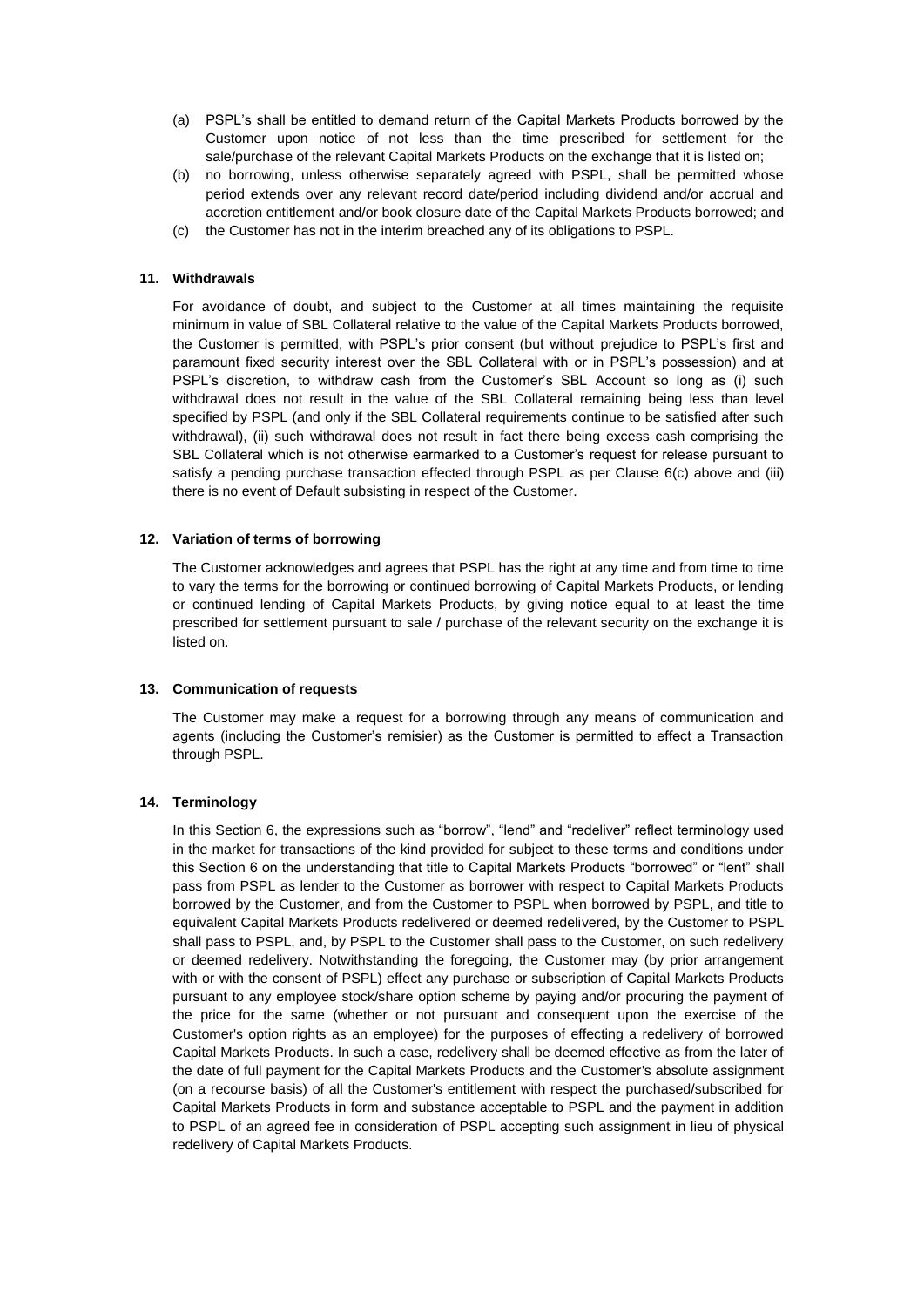### **15. Delivery**

- 15.1 The Customer undertakes to redeliver Capital Markets Products within the time prescribed for settlement for the sale/purchase of the relevant Capital Markets Products on the exchange it is listed on from the receipt of notice from PSPL requiring such redelivery, throughout the period of the loan of the borrowed Capital Markets Products.
- 15.2 PSPL may call for the redelivery of all or any Capital Markets Products at any time in the ordinary course of business upon notice of not less than the time prescribed for settlement for the sale/purchase of the relevant Capital Markets Products on the exchange that it is listed on. The Customer shall redeliver such Capital Markets Products not later than the expiry of such notice and shall execute and do all such assurances, acts and things which the Customer is required to do including where relevant the execution and delivery of a duly executed CDP Form 4.1 (or such other forms as may be prescribed by CDP from time to time) to PSPL. Simultaneously with the redelivery of the Capital Markets Products in accordance with such call, PSPL shall redeliver the equivalent SBL Collateral in respect of the borrowed Capital Markets Products and repay any cash collateral to the Customer.
- 15.3 If the Customer does not redeliver the borrowed Capital Markets Products in accordance with such call, PSPL may elect to continue the loan of the borrowed Capital Markets Products provided that if PSPL does not elect to continue such loan, it may by notice to the Customer, terminate such loan. In the event that the Customer fails to redeliver Capital Markets Products to PSPL, PSPL shall be entitled, at its sole and absolute discretion and without notice to the Customer, to "buy-in" the Capital Markets Products. If such right of "buy-in" is exercised by PSPL, the Customer shall be liable to account to PSPL for the total costs and expenses incurred by PSPL as a result of such "buy-in".
- 15.4 The procedures for the Customer to request return of Capital Markets Products lent to PSPL, and the arrangements for dealing with the situation where such Capital Markets Products cannot be delivered by PSPL will be as set out in the relevant Information Sheet.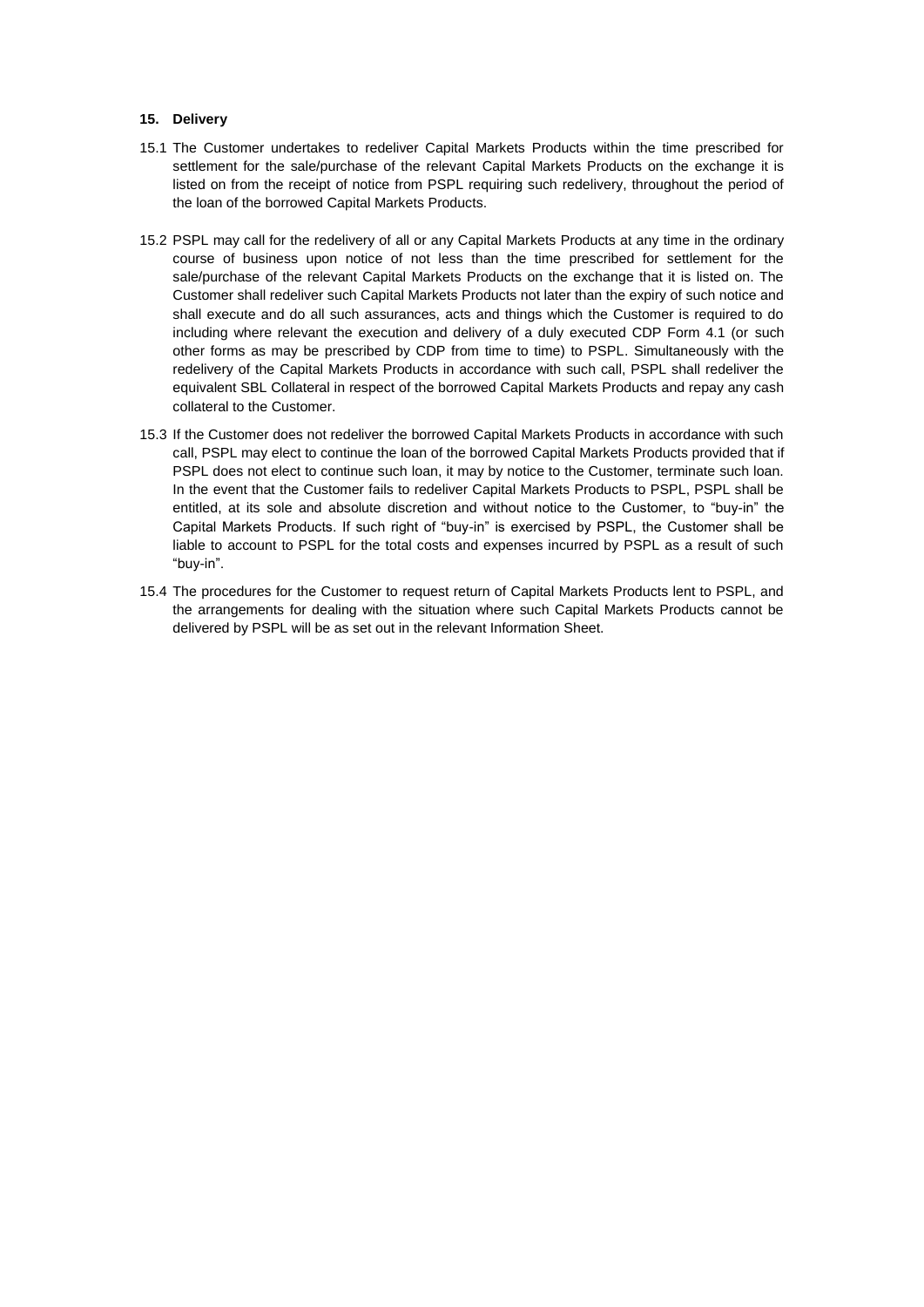## **REVISED REGULATION 45 – SECURITIES BORROWING AND LENDING**

- $(1)$  Subject to paragraph  $(2)$ , where a holder of a capital markets services licence (a) borrows securities from an owner of those securities (referred to in this regulation as the lender), the holder shall provide Collateral to the lender for the borrowing of the securities; and (b) lends securities, including securities belonging to its customer, to any person (referred to in this regulation as the borrower), the holder shall obtain Collateral from the borrower for the lending of the securities.
- (2) Paragraph (1)(a) shall not apply to a holder of a capital markets services licence when the holder borrows securities from an accredited investor.
- (3) For the purposes of paragraph (1)(a) and (b), the holder of a capital markets services licence shall ensure that the Collateral provided to the lender or obtained from the borrower, as the case may be, shall, throughout the period that the securities are borrowed or lent, have a value not less than 100% of the market value of the securities borrowed or lent.
- (4) Where the holder of a capital markets services licence borrows or lends securities in accordance with paragraph (1), it shall ensure that the terms and conditions of the borrowing or lending, as the case may be, are recorded in a prior written agreement, which complies with paragraph (5) and is entered into between the holder and the lender or borrower or their duly authorised agent, as the case may be.
- (5) For the purposes of paragraph (4), the written agreement shall —

(a) state the capacities in which the parties are entering into the agreement (whether as principal or agent);

(b) provide for the transfer of the title to and interest in the securities lent from the lender to the holder, or the holder to the borrower, as the case may be;

(c) provide for the transfer of the title to and interest in the whole or part of the Collateral provided or obtained by the holder which is valued to be at least 100% of the market value of the securities (referred to in this regulation as minimum Collateral) which is borrowed by the holder from the lender, or lent by the holder to the borrower, as the case may be;

(d) provide for the following rights throughout the period that the securities are borrowed or lent:

(i) in the case where the holder borrows securities from a lender, the rights of the lender in relation to the minimum Collateral and the rights of the holder in relation to the securities borrowed; and

(ii) in the case where the holder lends securities to a borrower, the rights of the holder in relation to the minimum Collateral and the rights of the borrower in relation to the securities borrowed,

including the treatment of dividend payments, voting and other rights and arrangements for dealing with any corporate action;

(e) provide for the procedure for calculating the lending or borrowing fees, as the case may be;

(f) include the requirement to mark to market on every business day the securities lent or borrowed, as the case may be, and all minimum Collateral comprising securities and the procedures for calculating the margins;

(g) provide for the procedures for the request for the return of the securities lent, and the arrangements for dealing with the situation where such securities cannot be delivered by —

- (i) the holder, where the holder borrows securities from a lender; and
- (ii) the borrower, where the holder lends securities to a borrower;

(h) provide for the termination of the agreement by any party to the agreement, including any early termination fee which that party may be subject to;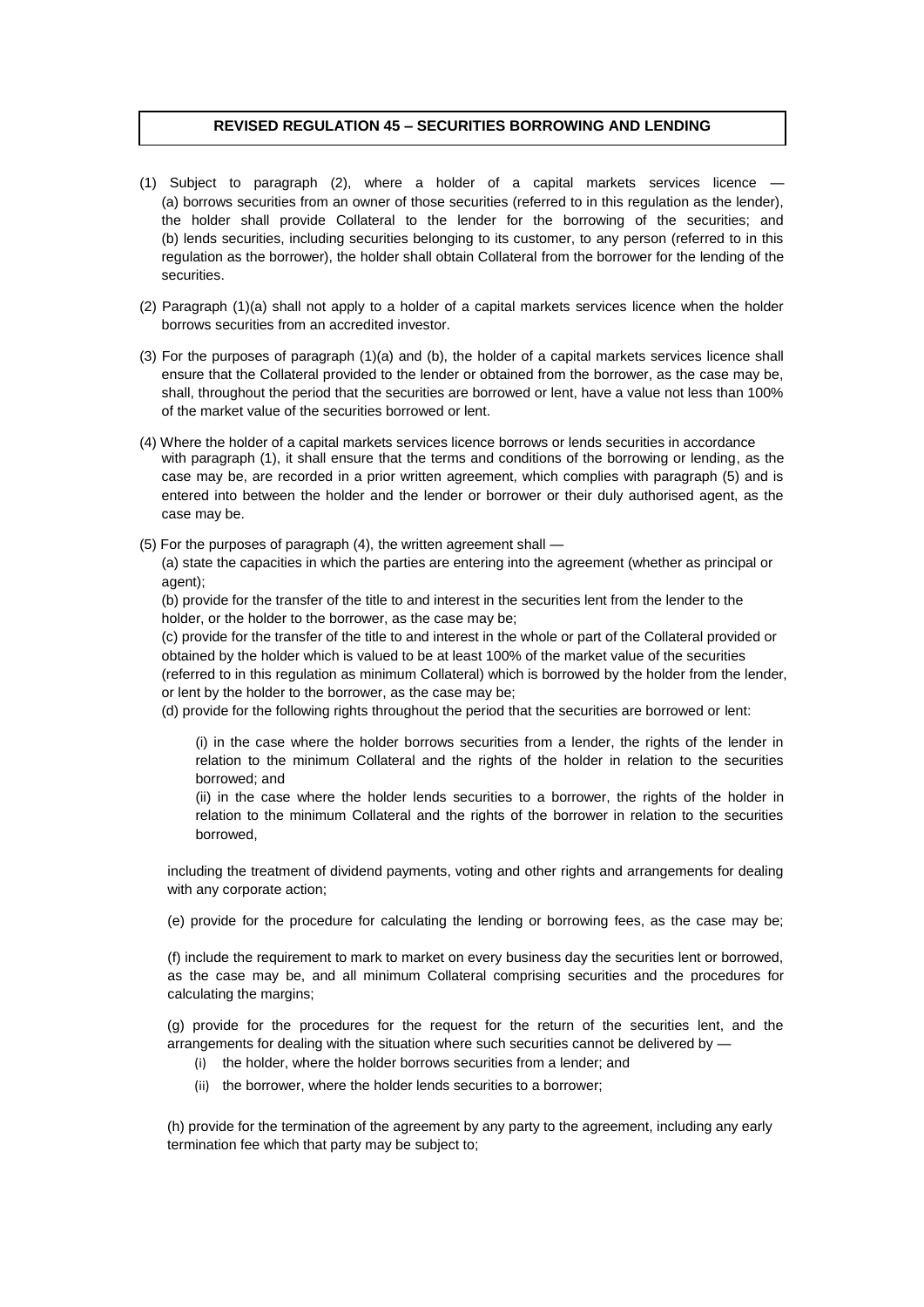(i) state whether there is any right of set-off of claims;

(j) set out the events of default and the rights and obligations of the parties to the agreement in such events of default; and

(k) provide for the law governing the agreement and the jurisdiction to which it is subject.

(6) Where the holder of a capital markets services licence borrows securities from an accredited investor, the holder shall ensure that the terms and conditions of the borrowing are recorded in a prior written agreement, which complies with paragraph (7) and is entered into between the holder and the accredited investor or their duly authorised agent, as the case may be, regardless of whether the holder provides any assets to the accredited investor as collateral for the borrowing.

(7) For the purposes of paragraph (6) —

(a) the terms and conditions in the written agreement that apply to the borrowing of securities shall include the details set out in paragraph (5), with the exception of paragraph (5)(f), and for this purpose —

(i) any reference to the minimum Collateral in paragraph (5) shall be construed as a reference to any asset which may be provided to the accredited investor as collateral for the borrowing; and

(ii) any reference to the lender shall be construed as a reference to the accredited investor; and

(b) where assets are provided to the accredited investor as collateral for the borrowing, the written agreement shall specify —

(i) whether the securities borrowed and the assets provided comprising securities, if any, are marked to market; and

- (ii) if so, the procedures for calculating the margins.
- (8) Without prejudice to paragraph (3), the holder of a capital markets services licence may

(a) where it borrows securities from a lender, provide assets other than Collateral (referred to in this regulation as additional assets) to the lender if the Collateral already provided to the lender is valued at not less than 100% of the market value of the securities borrowed as at the time the additional assets are provided to the lender; and

(b) where it lends securities to a borrower, obtain additional assets from the borrower if the Collateral already obtained from the borrower is valued at not less than 100% of the market value of the securities lent as at the time the additional assets are obtained from the borrower.

(9) In this regulation —

"Collateral" means —

- (a) cash;
- (b) Government securities;
- (c) marginable securities;
- (d) guarantees issued by banks licensed under the Banking Act (Cap. 19);
- (e) letters of credit;
- (f) any asset that
	- (i) is liquid and readily convertible into cash;
	- (ii) is in the possession or control of —

(A) the holder where the holder borrows securities from a lender; and

(B) the borrower where the holder lends securities to a borrower;

(iii) is subject to a legally binding agreement between the lender and the holder or the holder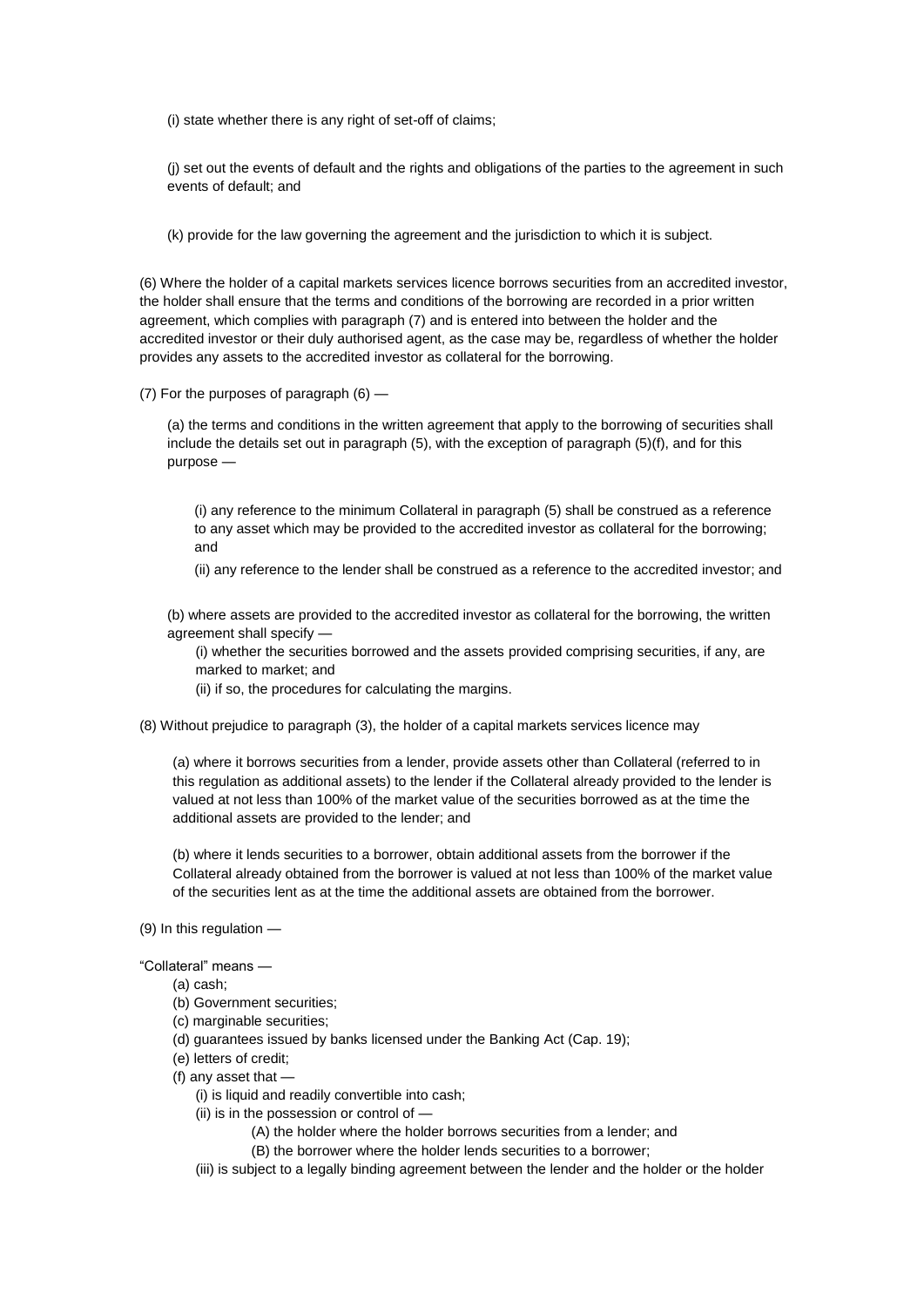#### and the borrower, as the case may be, which—

- (A) is evidenced in writing;
- (B) is irrevocable and enforceable against —

(AA) the holder where the holder borrows securities from a lender; and (BB) the borrower where the holder lends securities to a borrower; and

(C) confers an unconditional right to apply the asset, to sell the asset or to otherwise convert the asset into cash on —

(AA) the lender where the holder borrows securities from a lender; and

(BB) the holder where the holder lends securities to a borrower;

(iv) is not a security issued by —

(A) in the case where the holder borrows securities from a lender —

(AA) the holder, that gives rise to exposure to the holder; or

(BB) a related corporation of the holder; and

(B) in the case where the holder lends securities to a borrower —

(AA) the borrower, that gives rise to exposure to the borrower; or

(BB) a related corporation of the borrower; and

(v) is not a security that is prohibited from serving as collateral by any securities exchange, futures exchange or clearing house, as the case may be; or

(g) such other instruments as the Authority may from time to time, by a guideline issued by the Authority, determine;

"customer" means —

(a) a person on whose behalf the holder of a capital markets services licence carries on any regulated activity; or

(b) any other person with whom the holder enters or will enter into transactions as principal for the sale or purchase of securities;